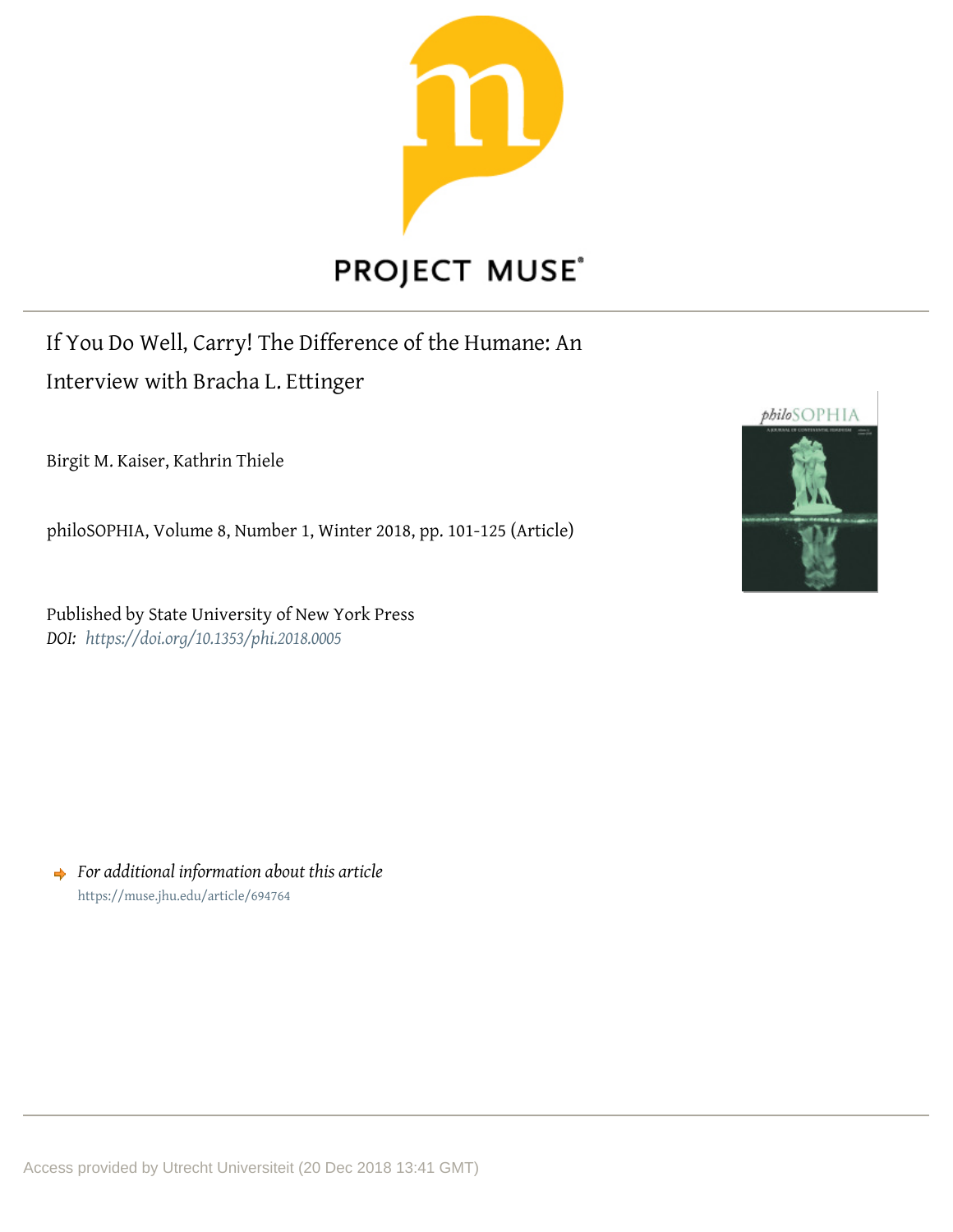# If You Do Well, Carry! The Difference of the Humane

An Interview with Bracha L. Ettinger

### Birgit M. Kaiser and Kathrin Thiele

The following conversation explores the stakes of the human(e) in the work of Bracha L. Ettinger. Ettinger has been working on this question throughout all of her art-workings as well as her theoretical work. Central elements to her feminist reworking of psychoanalytic approaches to (human) subjectivity are the insistence on the *matrixial* and *metramorphosis*, in which connectivity acquires primary importance, and supplements-questions Lacan's starting point of the cut and lack as constitutive of what becomes human. Taking the feminine matrixial as a model, Ettinger's conception of human subjectivity is always already relational—a transsubjective relationality, however, that is different from mere intersubjectivity. Relationality here crucially means also "*relations-without-relating* to the other based on re-attuning of *distances-in-proximity*" (Ettinger 2005, 65) and affective resonance. This invites the "possibility of *co-respons-ability with/for* the unknown Other," which also implies that we "participate in the traumatic events of the other" (ibid., 89). This interview explores the question of the human and of humane-ness along the three interwoven axes of the aesthetic, the (micro)political, and the ethical that can be found in Ettinger's oeuvre. A longer, unpublished paper by Ettinger from 2013 (working title "Carriance—for Mexico")<sup>1</sup> and thoughts she developed in various lectures between 2012 and 2016 served as background texts for our conversation. Inserting fragments from the text written between 2011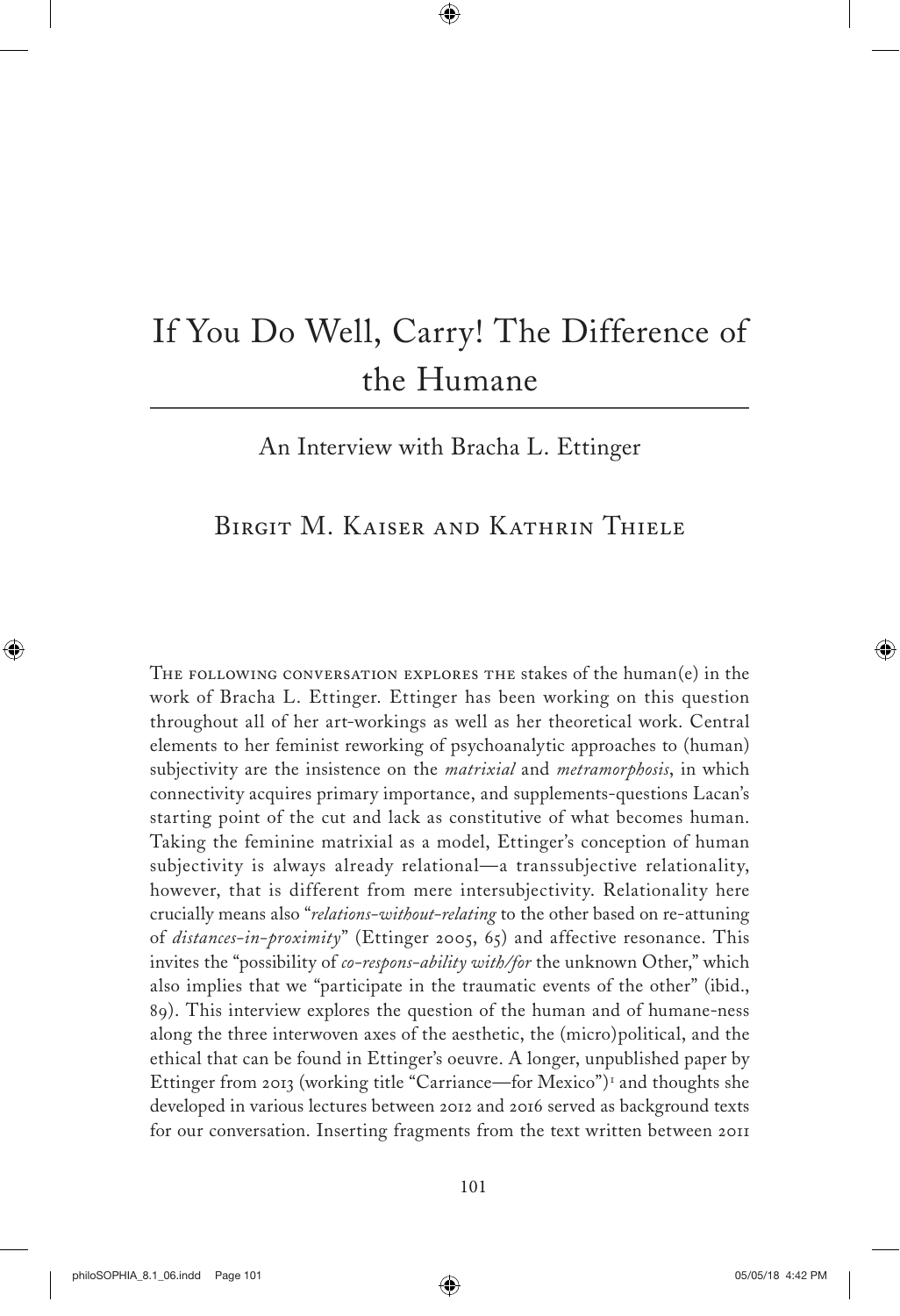and 2013—and especially the quotes in Hebrew which include fragments from the New Testament and the Old Testament—proved necessary to flesh out some of the key issues that Ettinger raises in her thinking on the human(e) and to help illuminate and unpack the points that the conversation touches on. We decided to weave these fragments into our conversation as well as present them as a co-text running alongside—thereby also making transparent the conversation's process of gestation. We would like to thank Bracha L. Ettinger for her generosity and for making available the images and film stills that are reproduced at different moments throughout the interview.

Arise, lift up/carry the lad, and hold him fast by thy hand.

—Genesis 21, 18

**יח** קּומִ י שְ ׂאִ י אֶ ת-הַנַּעַר וְ הַחֲזִיקִ י אֶ ת-יָדֵ ְך ּבֹו **בראשית כא**

Grosse, Glühende Wölbung mit dem sich hinaus- und hinwegwühlenden Schwarzgestirn-Schwarm:

der verkieselten Stirn eines Widders brenn ich dies Bild ein [...].

Wogegen rennt er nicht an?

Die Welt ist fort, ich muß dich tragen.

—Paul Celan, *Atemwende*

**Birgit M. Kaiser:** When planning this special issue on the re-turn of and our return to the question of the human, we were delighted that you agreed to continue our conversation from 2011 and to explore this time explicitly the stakes of the question of humane-ness in relation to your work—as an artist, an analyst, and a feminist philosopher.<sup>2</sup> Last time, we spoke mostly about the multiple dimensions of the matrixial in your work, and therefore didn't delve into the question of being human directly; so perhaps we can try to take up the thread where we left it six years ago in Berlin and move more explicitly into questions of humanness and humane-ness here. In 2011, we discussed how you argue in your work on the matrixial that human subjectivity trans-connects with others in transsubjective and subsubjective ways—in relation-without-relating, as you

102 *philo*Sophia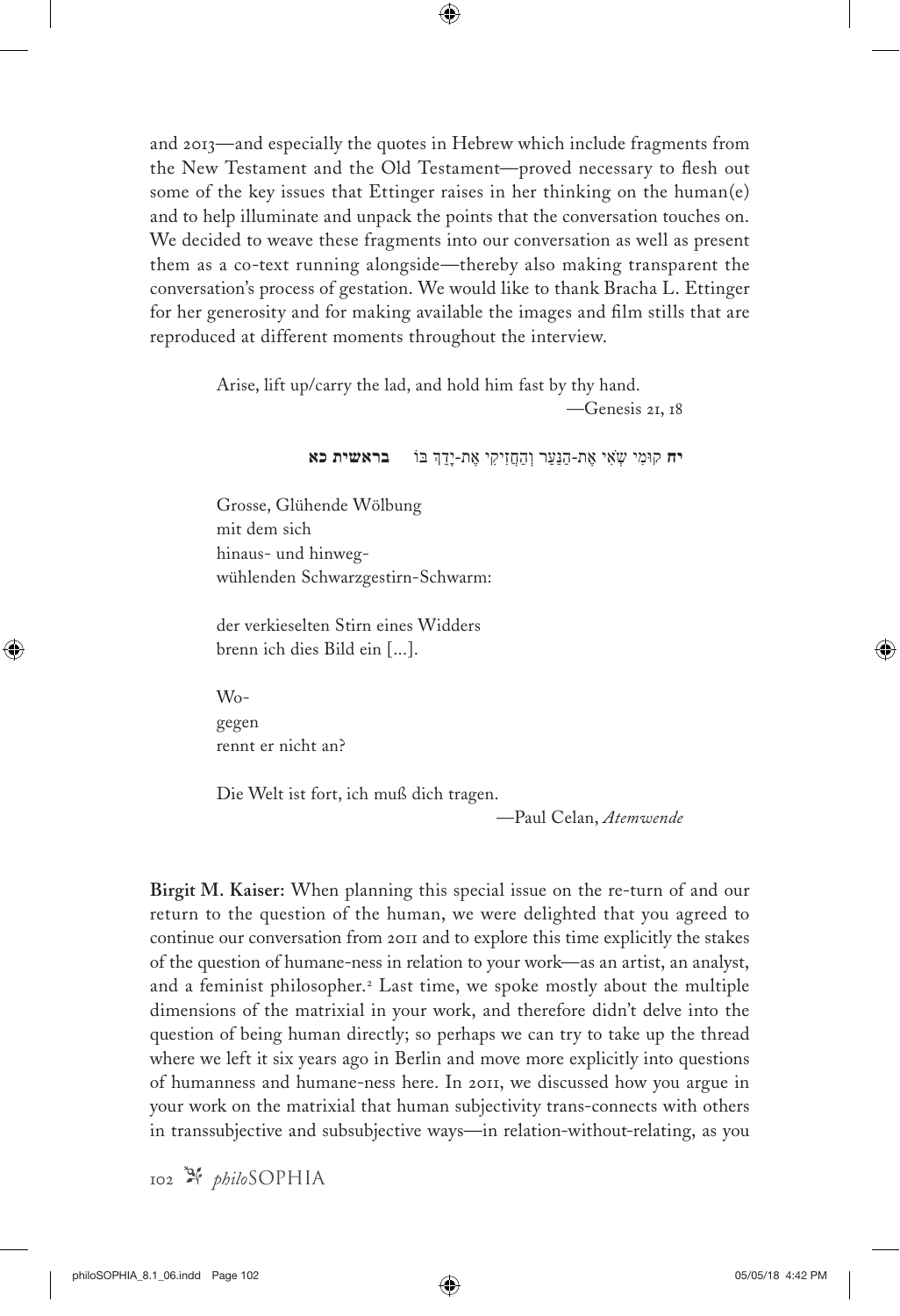call it—and we then already dwelled on the different layers of the poeticaesthetic, political, and ethical in your art-working. At one point, we touched on your series *Autistwork* and you said that autistwork—I quote from our earlier conversation—"is a paradoxical notion: you enter yourself and you discover strings to the world. The poetic level is very real. One has to go there, inside, lose oneself and suddenly you find a world" (unpublished manuscript; for German, see Kaiser/Thiele 2012, 259). The title of the conversation's German translation is taken from that figure: to "lose yourself and suddenly find a world," which is possible as borderlinking in the matrixial sphere, even if our conscious being in the phallic-symbolic is not aware of this (for more details, see Ettinger 2005). In that light, you also stressed that being humane means that one "can reach another membrane of the cosmos, we can enter it like butterflies, [. . .] become ashen grains, oscillating color-lines, and we can also feel-see such a becoming in-by an other when we are borderlinking to an other, we can feel-seejoin and transform an ambient timespace of light, and in this dimension we are transconnected like ants or bees or birds" (Kaiser/Thiele 2012, 259). Perhaps we can take this as our starting point here: to lose oneself and find a world in ways that crucially also resonate with the nonhuman membranes of the cosmos.

**Kathrin Thiele:** And perhaps I may add to this before we begin: we know that in your lectures since 2013 you've been returning to Paul Celan's poem "Vast, Glowing Vault" ("Große, Glühende Wölbung") from the collection *Atemwende*, which ends on, "The world is gone, I must carry you," and which in a way mirrors in reverse the statement, "to lose oneself and find a world." Could we also begin from there? In your piece entitled "Carriance—for Mexico," and in more recent lectures and texts, you have been thinking especially about the etymology of the word "to carry" in Hebrew in relation to what it means to be human(e), and what we can learn from this etymology about in/humane-ness. This seems to us quite intimately linked to the interest of our special issue, which aims to revisit the question of the human from multiple perspectives, hopefully opening up alternative or new approaches to the question. The world that is gone in Celan's poem is a different one from the world found in/as *Autistwork*, if I understand correctly. Celan mourns the loss of world as innocent and stable foundation after the catastrophe of the Shoah, to which your work responds, yet with a new task—after the end of that "former" world, "to carry" becomes a (condition of) humane-ness. Could we begin by asking how your lectures have delineated this task of carrying as "finding a world"?

**Bracha L. Ettinger:** A double beginning then, but let me begin more directly from Paul Celan and from his "The world is gone. I must carry you," that is: from art and from what I've called *carriance*. Art is where values, virtues, and ideals again and again arise. For me in art, creative emergence is not the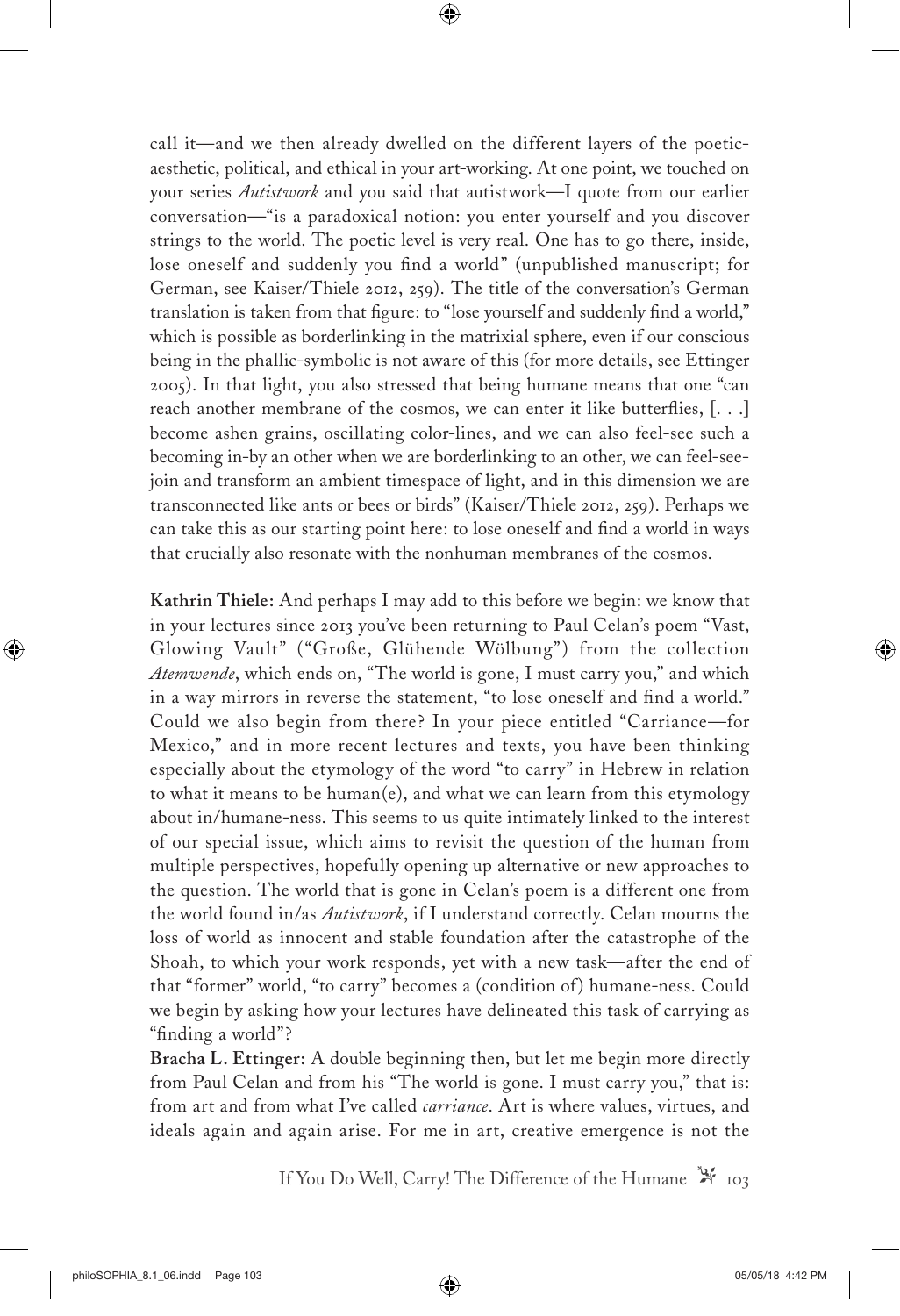In Hebrew the grammatical "subject" is *NOSSE* [נושא]: carry and sustain; the "predicate" is *NASSOU* [נשוא[: carried by the carrier, and the grammatical "object" is *MOUSSA* [מושא[: the object-to-be-carrying. The *MASSA* [משא]: load and burden is also the desired. Even though the word "subject" literally means "carrier," the "subject" is not associated with "carrier" but with its Latin and English equivalents. To suggest *subject as carrier* is therefore not "natural" in Hebrew, in spite of the literal meaning.

opposite of criticality; resistance, trust, and revelation are not in contradiction; they come together. Though we know that desire can be exploited by power, we don't give up desire. Equally, trust can be exploited, but that is no reason to give up on it. It is possible to open zones where trust harmonizes with carecarrying—carriance—as responsibility-in-act, such that modes and degrees of carriance versus its lack allow us the poetic touching of the other. By carriance I don't mean the psychoanalytical notions of Bion's container/contained (see Bion 1970). Carriance—the subject *qua* care and carry—is different from containing, and it goes beyond it. In carriance, responsibility is linked to the arousal of a desire such that it becomes a value. Carriance as a psychic tendency becomes a virtue. It moves in the passage from primal impulse to a full-blown desire in the becoming symbolic of an attitude plus an act. In Hebrew, "to carry"—*LASETH* [לשאת] from the root N.Sh.A.—means also bear and tolerate. Like in Celan, even if "the world is gone, I must carry

you." Or to say it differently: even if there is no point in it anymore, I will carry you. This is trust after the end of trust. It involves a subject based, as in Hebrew, on the same root or etymology: the subject is *NOSSE* [נושא) [again from the root N.Sh.A), meaning: "to carry." By subject-in-carriance, I as artist then also intend the subject in painting, the heart of the painting's space. The subject in painting is an object for the gaze offered by a material object, but which materializes a vision as an occasion for an affective investment. As such, it is *transject* and space. The subject-matter in the painting's inner space carries, transports, and transmits, evokes, and creates an image, which is a space of encounter-event. When I wrote "[t]he heart is wound and space, wound-space" (Ettinger 2015, 362),<sup>3</sup> I meant the heart of the painting as well as mine. To trust you need to loosen and forget the ego-self. Then a world reappears.

**KT:** What a wonderfully rich beginning—you are already addressing central issues that we want to unravel in our conversation here. So, from the start, you stress the link of your notion of carriance to art, as a space and a practice that invites and evokes the possibility of trust after the end of trust, after the loss of the world that Celan had noted. What you call "co/in-habit(u)ating with one another" (Ettinger 2015, 356)<sup>4</sup> is-if I understand you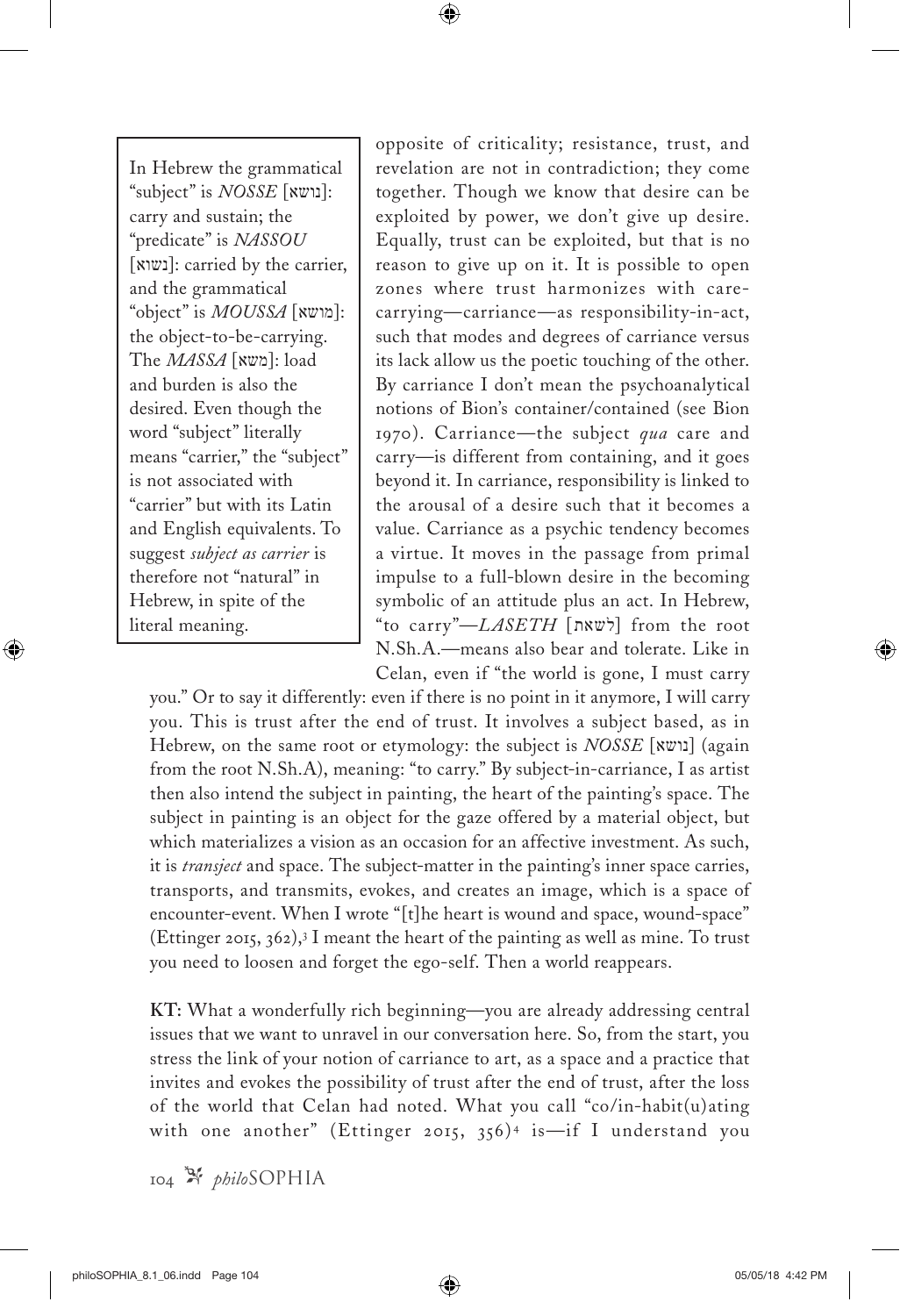correctly—something that art cultivates? In view of the violence around us violence that is seemingly unleashed and depressingly evident as systemic at the start of this century—this is a hopeful gesture, yet one which also stresses the transformation that we need to undergo, a transformation in how we see ourselves, or in who we are.

**BLE:** Senseless cruelty and senseless violence will always remain unexplained. There will be no real understanding of it, only retroactive sufficient explanation. Yet, we must try to understand it. We can't say that victims of senseless killing died for this or that *reason*. Killing remains senseless—and yet, the life and the death of a victim of senseless violence can and has to enter meaning, a meaning not *just about* the past but *for* a possible future, for the change that might appear. A meaning that can combat the blind repetition of senseless cruelty and disturb the flowing of the inhumane. Art labors slowly. Art has to do with primary meanings and imaginable futures for the humane; its inner space as subject-matter divulges a subject-toward-birth, bathed, then, in carriance. Imagine a subject whose surplus of force will work for responsibility, not for domination, not for arbitrary destruction, not for death, with and in spite of and in view of the residues and traces of the horrible that are circulating, as if by radiation, in our time-space, in our present traumatic and post-traumatic era. A subject who will consider that care-carry is a symbolic value. In the visual arts that I am attracted to—like in my own paintings what arises as beauty is proto-ethical. The passage-space, where rejected and abandoned traces from inside and outside meet my touch as I am not rejecting them, is painful. Erasing them while giving them—and it—birth. As painting. The actual, material *paintural* imprints, like language in poetry, work with whatever has infiltrated my psyche, but painting stirs the spirit through colors, lines, resonance and light. In its depth-space, traces work with the just born imprints for a time of encounter-eventing that becomes a space evoked in and by the visible in the painting. In each painting, in between its layers, and in ensembles of paintings when they coincide—the subject space appears and carries its magic. A space of transmission of waves—intermingled with traces of trauma and with new imprints—reveals itself in the painting. It then functions as a subjective-object, a transject, so that what is in it kindles a possibility in you through what for me is beauty.

Now, when I express this also in terms of matrixiality, a subject whose meaning and sense is derived from a feminine-maternal-matrixial carriance (this feminine subjectivity in both women *and* men) is capable of wit(h)nessing without desecration, without abusing a trust. For me, a real witnessing through painting passes via wit(h)nessing first: dwelling with your subject-matter, taking your time, giving yourself time, remaining with it, in your body; only thus compassion becomes real. Value and beauty then do not derive from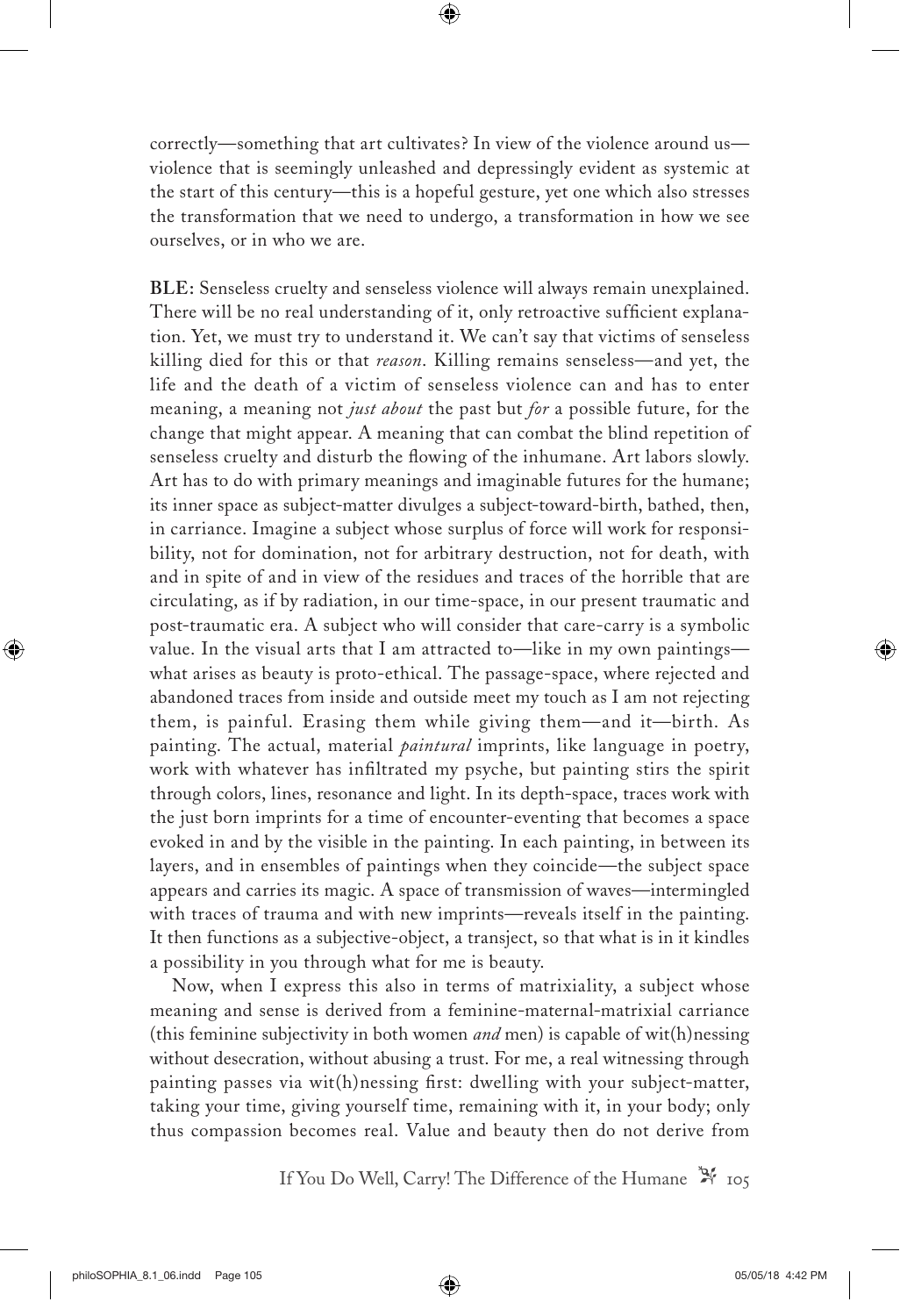

Film still from Bracha L. Ettinger, *Ein-Raham – Crazy Woman* (videoart film, HD, 16:06 min. in loop, 2014 [2012]).

domineering, nor from nihilizing. The other's spirit, like that of Eurydice, like yours, is looking—like Celan's mother in one of his poems—for rays of light. If you agree to enter the light of such searching of light even in the darkness, the painting will reveal to you how a psyche-soul can trust the other and life today. Today—*after the death of trust.* Our generation inherited and also lives through and by a colossal requiem.

**BMK:** To go a little further into this, the notion of carriance that you introduced in your recent work builds on the matrixial, but it seems to address more directly the ethico-political import of "borderlinking" for our contemporary times. A time "after" the Shoah, a time "after" colonialization, but "after" in the sense of finally "taking into account" these catastrophes; yet also in a time of continued structural racism and increasing violence in the early twenty-first century. The matrixial always had and has proto-ethical dimensions, but carriance seems to specify this in new ways, both in its theoretical and artistic/ aesthetic dimensions?

**BLE:** The "after" as I understand it here (in "after" the death of trust, for example) enters the now, yes, and the future "with," *with* that which the "after" indicates. I insist on the duration of dwelling and wit(h)nessing to achieve compassion, on the process of co/in-habit(u)ation and on the awareness to this process. To carry is also to en-dure: to sustain and support. We are here, hence we have been carried. Each one of us. This doesn't mean that we have to carry children. But we have been carried. We have experienced transconnectedness. Each one of us. This means that we are free to consider each experiencing body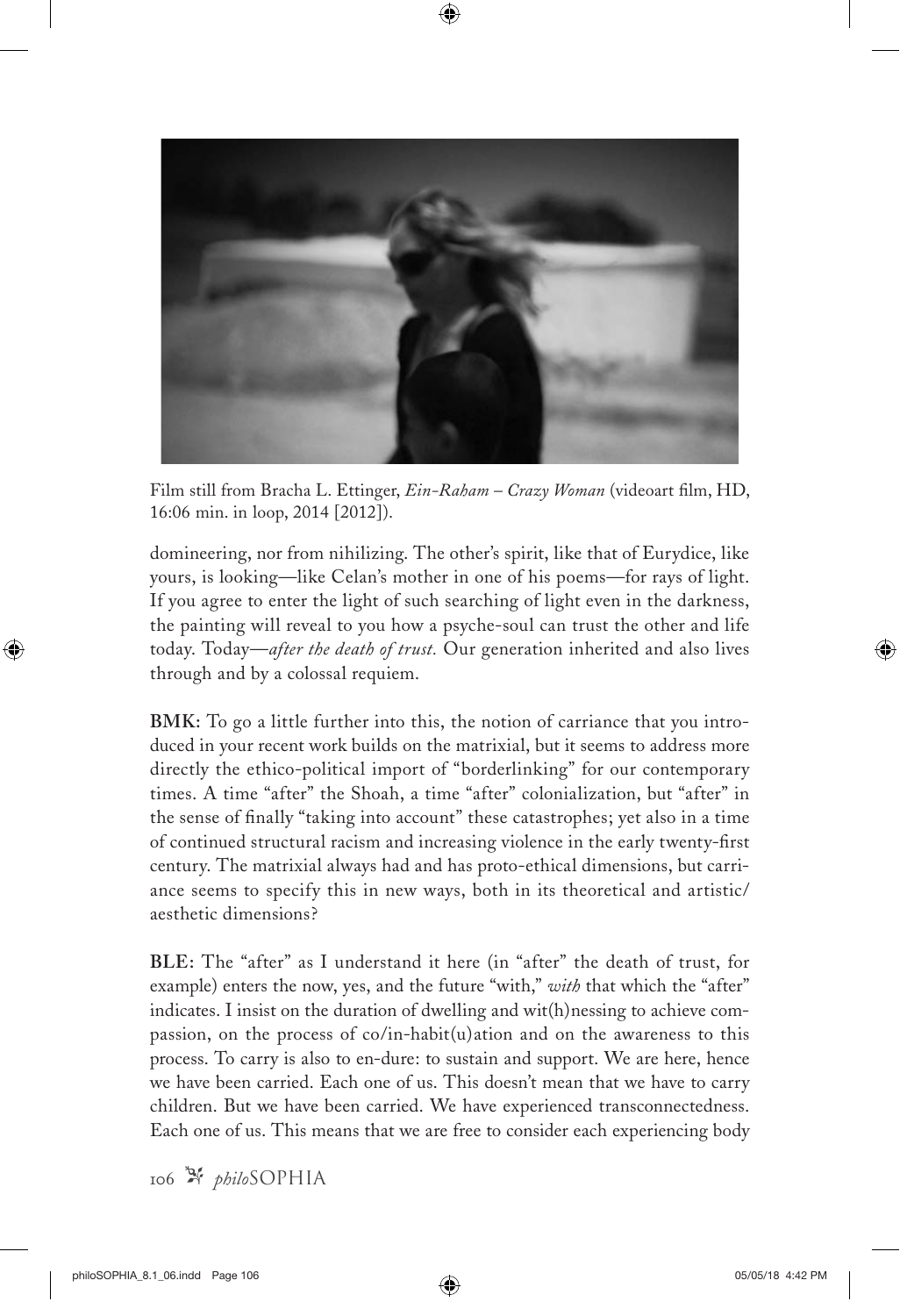as a support for sublimation, which gives us the freedom of more choices in our journey. Symbolically, imprints from the female body can enter subjectivity no matter what gender you belong to—I care-carry *ergo sum*. Caring has here at least the same value as thinking. Being involves symbolic carrying of the non-I. With that in mind, let's consider for a moment the biblical story of Cain and Abel in light of their mother Eve's pain and its sublimation. After Cain—whose name in Hebrew means possession, envy, and jealousy, but also lamentation, nest, and nestling—and after Abel, Eve, with one son a killer and one son murdered, trusted life enough to carry *again*. She carries another son and named him *Shet*. Only from this third child of hers, humanity could continue. In Hebrew, Shet is written like Seth (again the root N.Sh.A) that means *carry*. And "Carry" (Seth) was then Enosh's [אנוש] ancestor (Enosh being Seth's son according to the biblical story), and *ENOSH* [אנוש] means *human* in Hebrew. And it is with Enosh, whose name's root letters (A.N.Sh) are also again the same as those of "carry = subject" (N.Sh.A) but in a different order, that for the first time the Name of God that signifies the continuity of past, present, and future—*YHWH* [יהוה]—appears.

Thus, not only are we all born, and every new beginning involves birth (and I am thinking here of Hannah A rendt 's expression of birth as beginning), but we have also all been carried, such that every beginning involves an other's pregnancy with us. I suggest to rethink *subject*, *human,* and *trust* through the sublimation into culture of the matrixial corporeality imprinted in us by each one's singular mother-as-subject. I, the one who came into life, have been transconnected to a female-body-psyche

**1 Brothers, if someone is caught in a sin, you who are spiritual should restore him gently. But watch yourself, or you also may be tempted. 2 Carry each other's burdens,** and in this way you will fulfill the law of Christ. 3 If anyone thinks he is something when he is nothing, he deceives himself. 4 **Each one should test his own actions**. Then he can take pride in himself, without comparing himself to somebody else, 5 for **each one should carry his own load.**

Galatians 6

**.נסיון אותו ברוח של ענוה; והזהר שלא תבוא גם אתה לידי תורת המשיח. שאו איש את מעמסת רעהו וכך תקימו את 2 בעוד שאינו כלום, הריהו משלה את עצמו. אם אדם 3 חושב את עצמו למשהו בלי תלות בזולת, מעשיו ואז הסבה לתהלתו תהיה בו 4 עצמו אחד את יבחן כל .שכן כל אחד ישא את הנטל שלו 5**

(non-I) with whom psychic strings, particles and imprints were shared and exchanged, entangled. To rethink the human subject as impregnated by an *I and non-I* transjectivity, and thus to recognize the human subject as nestling, co-inhabiting, co-inhabituating, co-emerging, and co-arising with-and-inside-and-outside of an other, is to recognize the importance of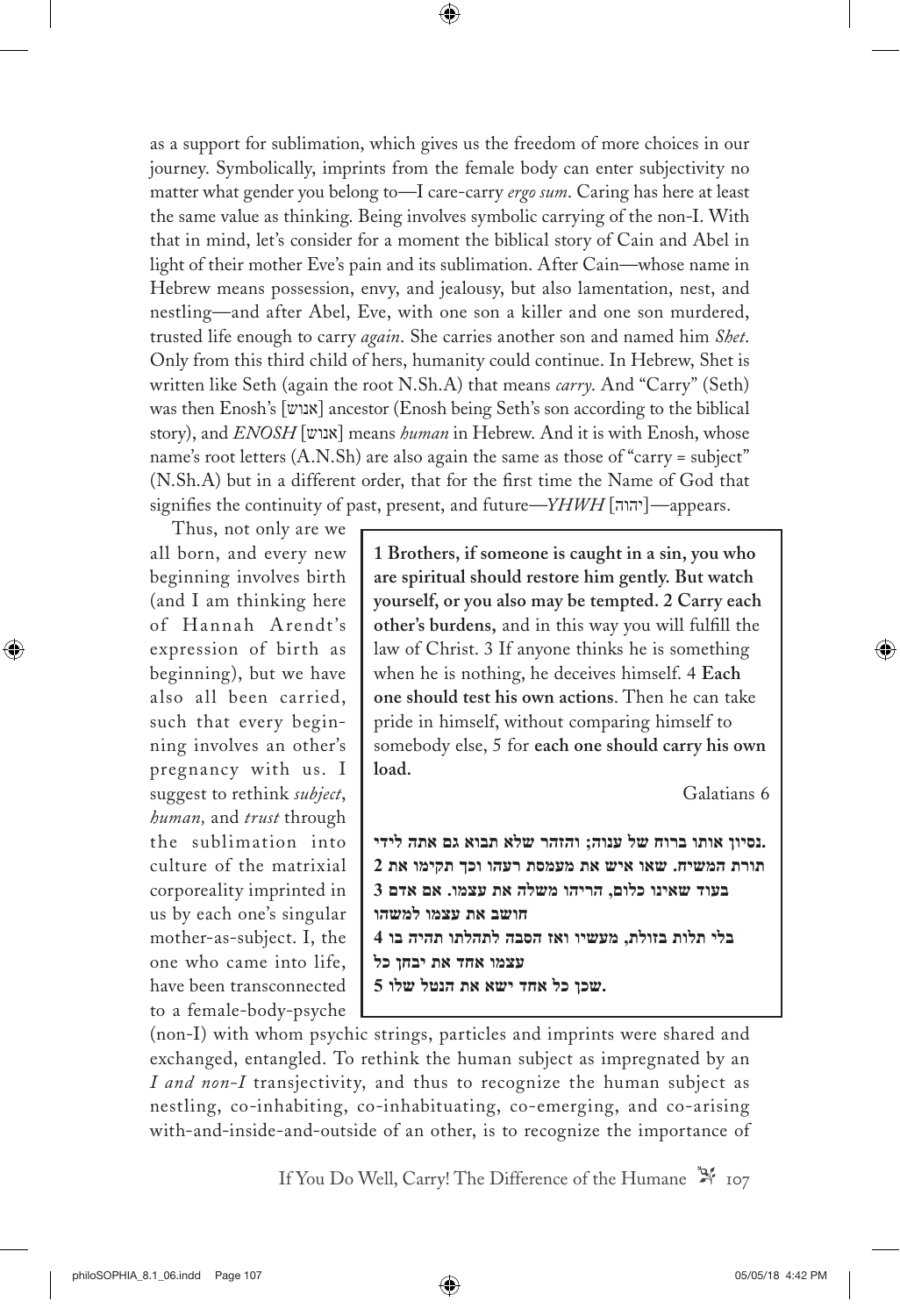Trust and trustworthiness, faith or belief and fidelity will be understood here not from CREDO but from the root *AMEN* [אמן[, as: *EMUN* [אמון[: trust, *EMUNA* [אמונה]: faith and *NE'EMANUT* [נאמנות [fidelity or faithfulness. From the same root come also  $OMNA$  [אומנה]: point of support, *AMANA* [אמנה]: contract, *OMEN* [אומן[: foster-parent, *OMENET* [אומנת[: nurse, foster parent, *AMUN* [אמון]: trainee, :[אמון - אמונה] *EMUNA*—*AMON* faith, *LEAMEN* [לאמן[: to train, but also: to treat maternally, *LE'EMON* [לאמון[: teach and transmit, *AMINUT* [אמינות[: honesty, truthfulness, *AMIN* [אמין]: trustworthy; all carrying this surprising hidden source in them: *EM* [אם—[mother and matrix, with the hidden factor of pregnancy and bringing into birth which entails *sustainability* in time. The time patterned upon pregnancematernality to begin with, the time of *duration-continuity, MESHECH* [משך[, all time-space-states of *encounter-eventing - pregnance time* [הריוני  $[$ הריוני $]$ .  $[$ from a notebook]

our net of strings to the structuring of each individual self. The sphere of our being-toward-birth is an unconscious facet of each human subject as such. Each subject at every moment and each duration in co-emergence is informed and infused by the borderlinking (what I named *reliance-par-le-bord* or bordureliance in *Regard et espace-de-bord matrixiels*) (Ettinger 1999) in-to the maternal subjectivity, which is to be respected. *I am* thence *I was carried*. I *carry* therefore *I am* a being-towardbirth, at every moment possibly creative of a joint space. I don't intend any necessity to carry a child. I intend carecarrying as a symbolic human value patterned—or rather mattered—upon the linking-with the mother, whatever gender you identify yourself with. I have always already been wit(h)nessed by an-other, a m/other, and the sublimation of singular borderlinkages suggests possible schemas and routes. *The world is gone. I must carry you.* Caring-carrying-sustaining-bearinglifting-subjectivizing in and out of the poem, in and out of the painting, in and out of our-selves, in the matter, in the psyche, in the soul, in the spirit, in social acting-for one another; starting from com-passion and wit(h)nessing,

transported in matter, and arriving at a human action and at witnessing. Such schemas are in us and in the cosmos.

**KT:** "I carry *ergo sum*"—transforming the common *cogito ergo sum*. You offer an alternative starting point here for the question of (human) subjectivity, one that is different from the Cartesian Subject. Descartes, and the reception of Cartesian philosophy, has linked the subject to rationality, but even more perhaps to individuality and autonomy—that is at least how "Subject" has been developed in the Western, rationalist thought tradition and how it is still very often considered, and also how it underlies common notions of humanness.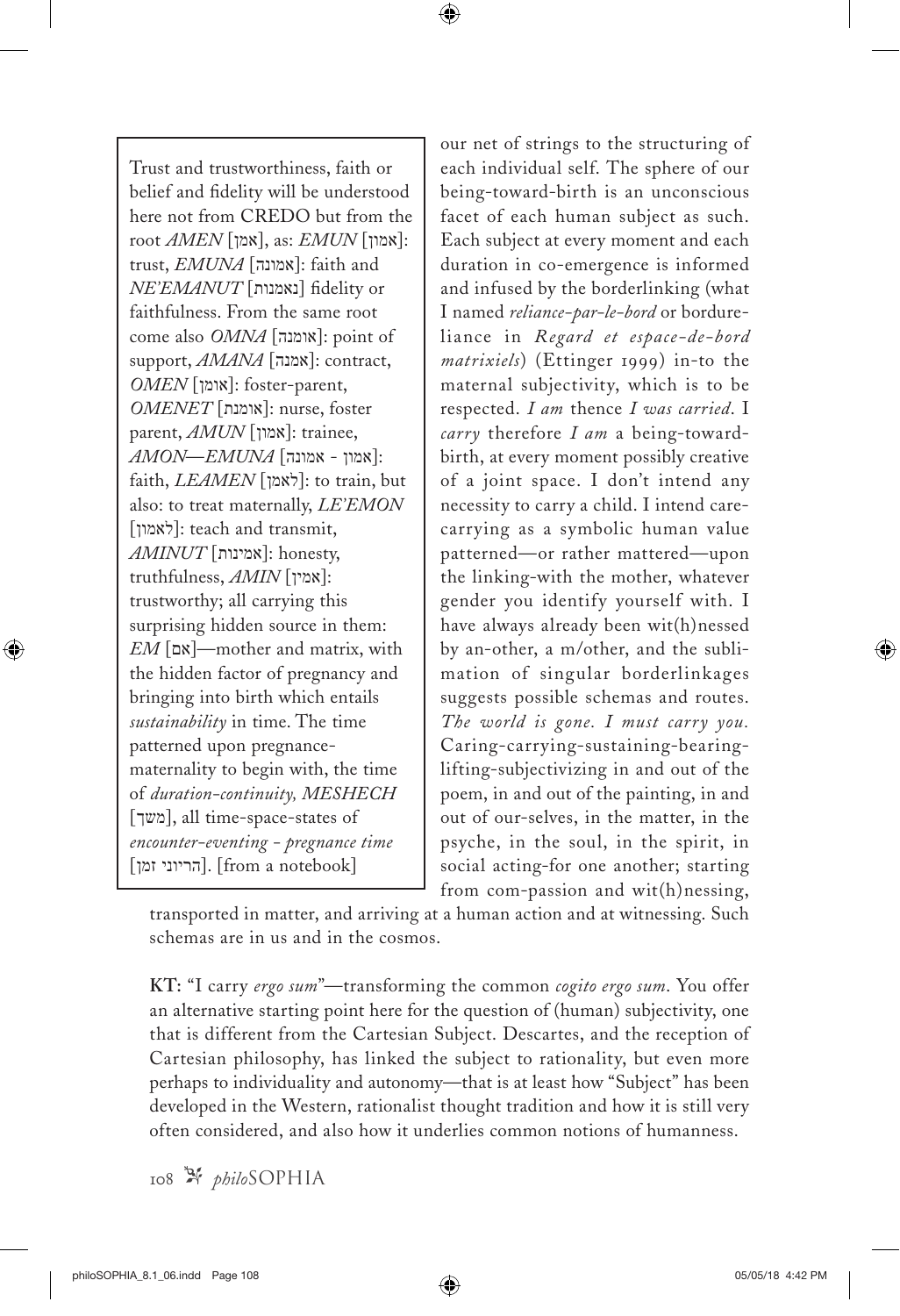**BLE:** Descartes regards wonder as the first of all the passions. Now, I regard trust as equally first, if not even more primary. I understand trust and trustworthiness, faith or belief and even fidelity not via *credo*, as in Latin, but rather via the Hebrew etymology *AMEN* [אמן[. To suggest trust between one human being and another as subjectivizing and emanating from the maternal invites us to another glimpse at the Hebrew language. The potentiality for ethical resistance and artistic transformation is hidden there, too. "Art" and "trust" have the same etymology (A.M.N, אמן). My reading of God's words to Cain, to which we can turn later in more detail, reminds me of Jesus's last speech, as reported by Paul in Galatians 6:1-10 (*New International Version*; find we ,There .)*הגלטים פרק ו אגרת שאול אל* that if you will carry one another you will carry yourself, and this entails, Jesus continues, respect and fidelity to those who had transmitted their knowledge to you and enabled a community of belief. If we want to redefine the humane we cannot leave this enormous question, the question of trust, to

א מ ן **N M A believe, trust, to give credit to artist; art. Amen, so be it, surely; truth, faith, mother, matron, parent, muller; to train, teach, instruct, to educate, practice be trained, taught; nurse, be fostered, nursed be trustworthy found true verified**

so be it. agree consent אמן indeed truely surely אמנם artistry skill masterful אמנות *emun* trust = *emet*=true אמת=אמון confidence loyalty honesty אמון fidelity; security, firmness איש אמונים reliable faithful ראוי לאמון reliance belief creed trust religion אמונים [from a notebook]

the domain of religion alone. Carriance—as "I carry, therefore I am"—is thus over time. It is linked to the idea of *MESHECH* [משך[, which means continuity and duration, but also tarrying as in staying longer than intended, or delay in leaving a place*—*or even a *dwelling-*tarriance, in wonder. Carriance is thus over time, as in a time patterned upon pregnancy, this corporeal maternality, the time of *duration-continuity with*, *MESHECH* [משך] as time-space-states of *encounter-eventing with*, which is a time of *being-toward-birth.* Curiously, we also find, then, another derivation from this same root: namely the word  $art$  (*AMANUT* [אמנות]) and with it the word *artist* (*AMAN*, *AMANIT*; [, אמן אמנית([, found already in the Bible and the ancient Kabbalah. Art then has an archaic meaning of creation, emanating most probably from the etymology of mother and matrix (both  $AM$  [אם), which indicates creation-begettinggestating, both sustaining in time-space-duration of encounter-events, and as a symbolic metaphor for different kinds of work for transformation of laboring.

From here, we can go back to *ENOSH* [עוש; human] as *NOSSE* [נושא; carry/ sustain] in the maternal *AMANA* [אמנה; contract] of *EMUN* [אמון; trust]. This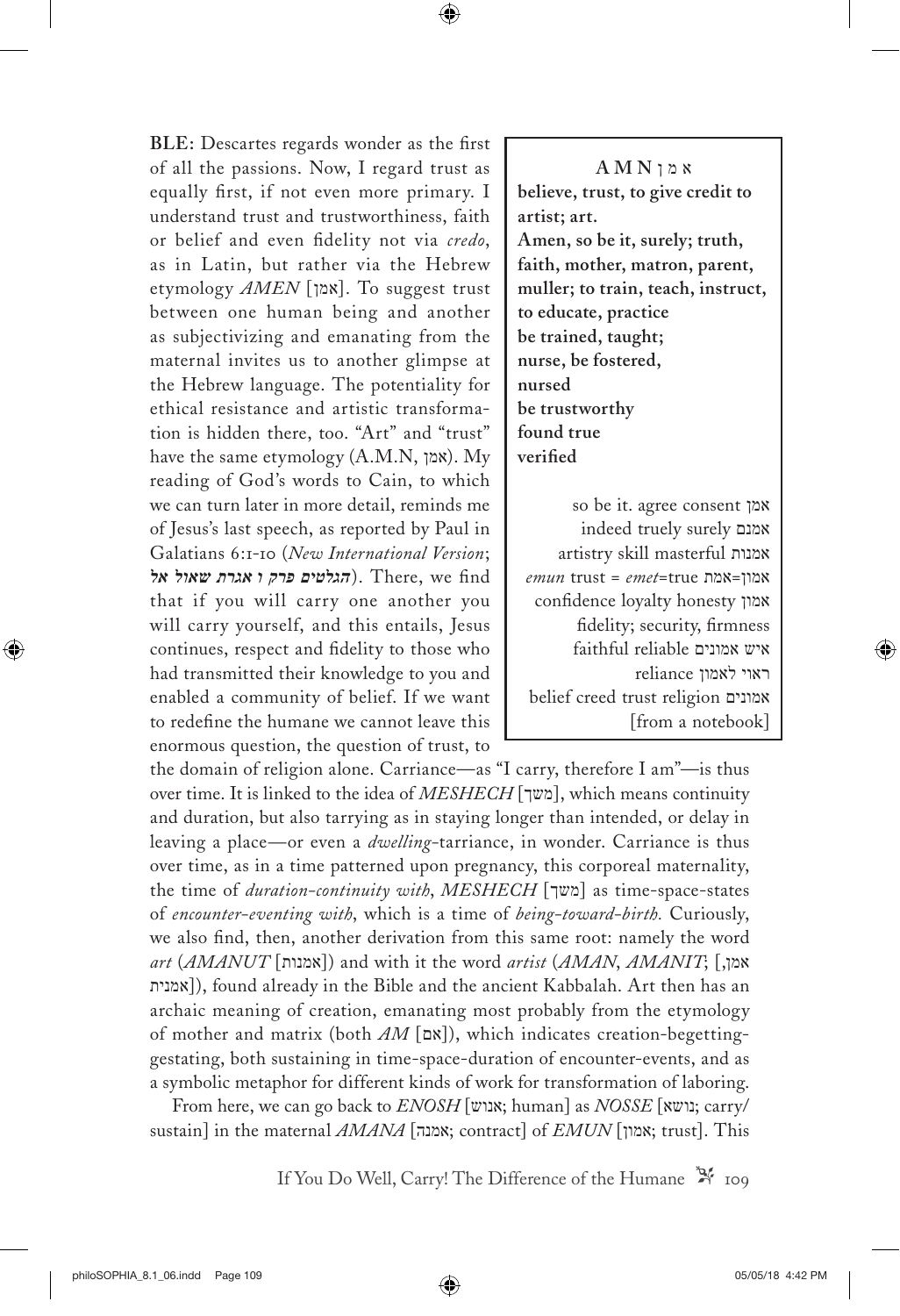is the unconscious potentiality that can be reactivated just as much as—and against—the often assumed potentiality of sacrifice. The Real of jointness-indifferent/ciation that awakens in the duration of the connectivity between the pre-subject, the becoming-subject and its becoming-mother who carries, engenders imaginary possibilities and symbolic structures, in which one principally has to be alive and not self-sacrificed to carry the other; where the individual subject is infused with the knowledge of its own transjective and transsubjective links. Maternal configurations, thus, is not foreclosed from subjectivity but contribute to it. "I carry the other" is always already a part of "I with an-other," and "I with an-other" is always a dimension in the I-as-subject and in the otheras-subject, even when the "other" is in parallel an object for the subject. The instance-modality and process in the subject, which I name carriance, is the one intended by trust after the end of trust. As an artist, my capacity to engage with the abandoned other depends on this kind of engaged dwelling with my subjectmatters. A contingent encounter that becomes encounter-event in the continuity-duration of a real—*a* symbolic carriance materialized—indicates and involves a specific kind of trust. The important exchanges that take place in the duration of real and symbolic carriance evolve at the level I call the subreal. Transjectivity really occurs, in subreality. We sense resonance beyond the senses.

**BMK:** This is crucial, as you here unfold the transjective processes of the subject as foundationally "with an-other" and therefore the very possibility of activating trust, precisely after the end of trust or the end of the world that we spoke of above. Carriance as a duration and process, relational and in the most profound ways "with"—or as you say, "wit(h)nessing." But before we continue with carriance as a modality of the subject—which responds not only to Descartes's *I think, therefore I am*, but also more broadly to the meanings of *subject* in Cartesian and Western metaphysics—I'd like us to pause for just a moment and further unfold the lineage of Eve, Cain, Abel, Shet, and Enosh that you mentioned. How does it connect to the Hebrew etymology of *ENOSH* as human that you just pointed out?

**BLE:** Well, while the Latin term *subjectus* is linked ultimately to Aristotle's meaning, *hupokeimenon*, to its being "material from which things are made" and "subject of attributes and predicates" and to subjugation—this is very different in Hebrew where, as I said already, "subject" does not indicate being subjugated, but on the contrary: CARRY! Bear! Support! My choice to excavate the Hebrew etymology of subject*-NOSSE* and trust-*EMUN* is not coincidental; it is not philological either. I turn to the Bible, the cradle of Judeo-Christian Western thought, to attend to a few sentences whose conventional translation into the different European languages—translations that certainly already reflected their classical interpretative understanding—veiled their literal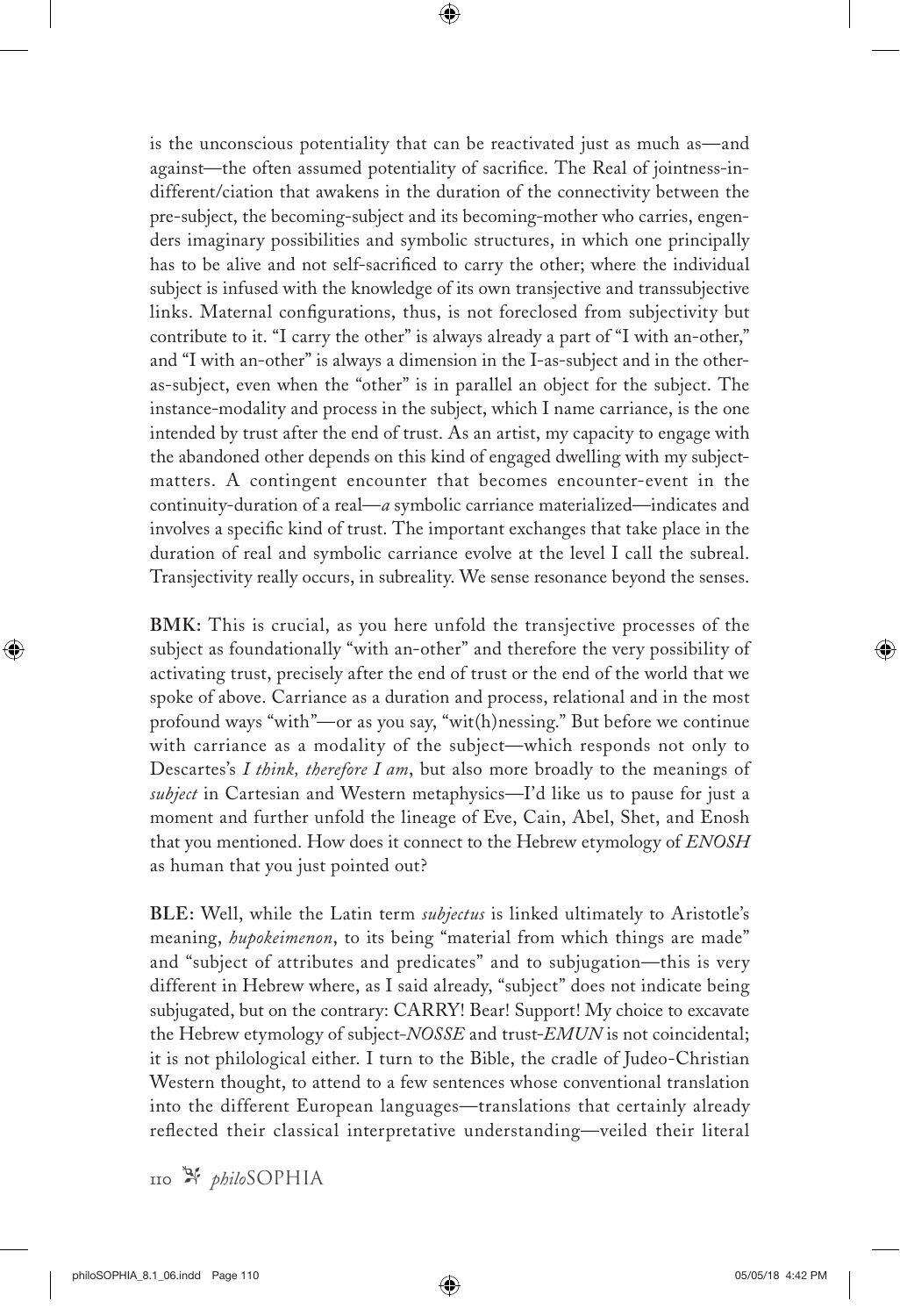meaning, and in so doing dispossessed us from potential cultural senses that might have been supported by the feminine-maternal-female corpo-Reality and

Imaginary. Reading them in a different, feminine light, I invite you to another aesthetic, symbolic, and ethical trajectory. In attending to etymology, I want to indicate in no way that one language is better or more profound than another. No language is better than any other. I am here to share this one both because the thought I develop leans on the treasure of the languages I am using and because in any language each word carries its roots and its mysterious

א וְהָאֲדָם, יַדַע אֶת-חַוָּה אִשְׁתּוֹ; וַתַּהֵר, וַתָּלֶד אֶת-קִין, וַתֹּאמֶר, קָנִיתִי אִישׁ אֵת-יְהוָה. **ה** וְ אֶ ל-קַ יִן וְ אֶ ל-מִ נְחָתֹו, ֹלא שָ ׁעָה; וַיִּחַר לְ קַ יִן .מְ א ֹד, וַיִּפְ ּלּו פָּנָיו ו וַי ֹּאמֶ ר יְהוָה, אֶ ל-קָ יִן: לָמָּה חָרָ ה לְָך, וְ לָמָ ּה נִפְלוּ פַנֵיִדּ.

> **ז הֲלֹוא אִם-תֵ ּיטִיב, שְ ׂאֵת, וְאִם ֹלא תֵיטִיב, לַפֶּתַח חַטָּאת ר ֹבֵץ; וְאֵלֶיָך, תְ ּׁשּוקָתֹו, וְַאתָ ּה, .תִ ּמְשָ ׁלּ-בֹו**

ח וַיֹּאמֶר קַיָן, אֶל-הֶבֶל אֶחֶיו; וַיְהִי בְּהִיוֹתַם .בַּשָ ּׂדֶ ה, וַיָּקָ ם קַ יִן אֶ ל-הֶבֶל ָאחִ יו וַיַּהַרְ גֵהּו **ט** וַי ֹּאמֶר יְהוָה אֶל-קַיִן, אֵי הֶבֶל ָאחִ יָך; וַי ֹּאמֶר ֹלא יָדַעְתִי, **הַשׁמֵר אַחִי אַנכִי** 

.**יג** וַי ֹּאמֶ ר קַ יִן, אֶ ל-יְהוָה: **גָּדֹול עֲוֹנִי, מִנְּש ֹׂא**

.

**כה** וַיֵּדַ ע ָאדָ ם עֹוד, אֶ ת-אִ שְ ּׁתֹו, וַתֵ ּלֶד בֵּן, **וַתִ ּקְרָ א אֶת-שְ ׁמֹו שֵ ׁת:** כִּי שָ ׁת-לִ י אֱ ֹלהִ ים, זֶרַ ע ַאחֵר-- . הֶבֶל, כִ ּי הֲרָ גֹו קָ יִן

**כו ּולְשֵ ׁת גַּם-הּוא יֻלַּד-בֵּן, וַיִּקְרָ א אֶ ת-שְ ׁמֹו {אֱ נֹוׁש; ָאז הּוחַל, לִקְר ֹא בְּשֵ ׁם יְהוָה. }ס**

**1** And the man knew Eve his wife; and she conceived and bore Cain, and said: "I have gotten a man with the help of the LORD." **5** but unto Cain and to his offering He had not respect. And Cain was very wroth, and his countenance fell.

**6** And the LORD said unto Cain: "Why art thou wroth? and why is thy countenance/ *FACE* fallen?" / The LORD said to Cain, "Why are you angry, and why has your face fallen

**7 If thou doest well, shall it not be lifted up/carry/bear? and if thou doest not well, sin coucheth at the door; and unto thee is its desire, but thou mayest rule over it."**

**7** If you are doing what is good, shouldn't you hold your head high? And if you don't do what is good, sin is crouching at the door—it wants you, but you can rule over  $it$ "

**8** And Cain spoke unto Abel his brother. And it came to pass, when they were in the field, that Cain rose up against Abel his brother, and slew him.

**9** And the LORD said unto Cain: "Where is Abel thy brother?" And he said: "I know not; **am I my brother's keeper?"**

**13** And Cain said unto the LORD: "**My punishment/sin/crime is greater than I can bear/carry**."

**25** And Adam knew his wife again; **and she bore a son, and called his name Seth**: "for God hath appointed me another seed instead of Abel; for Cain slew him."

**26** And to **Seth, to him also there was born a son; and he called his name Enosh; then began men to call upon the name of the LORD/Yehowa**. **{S}**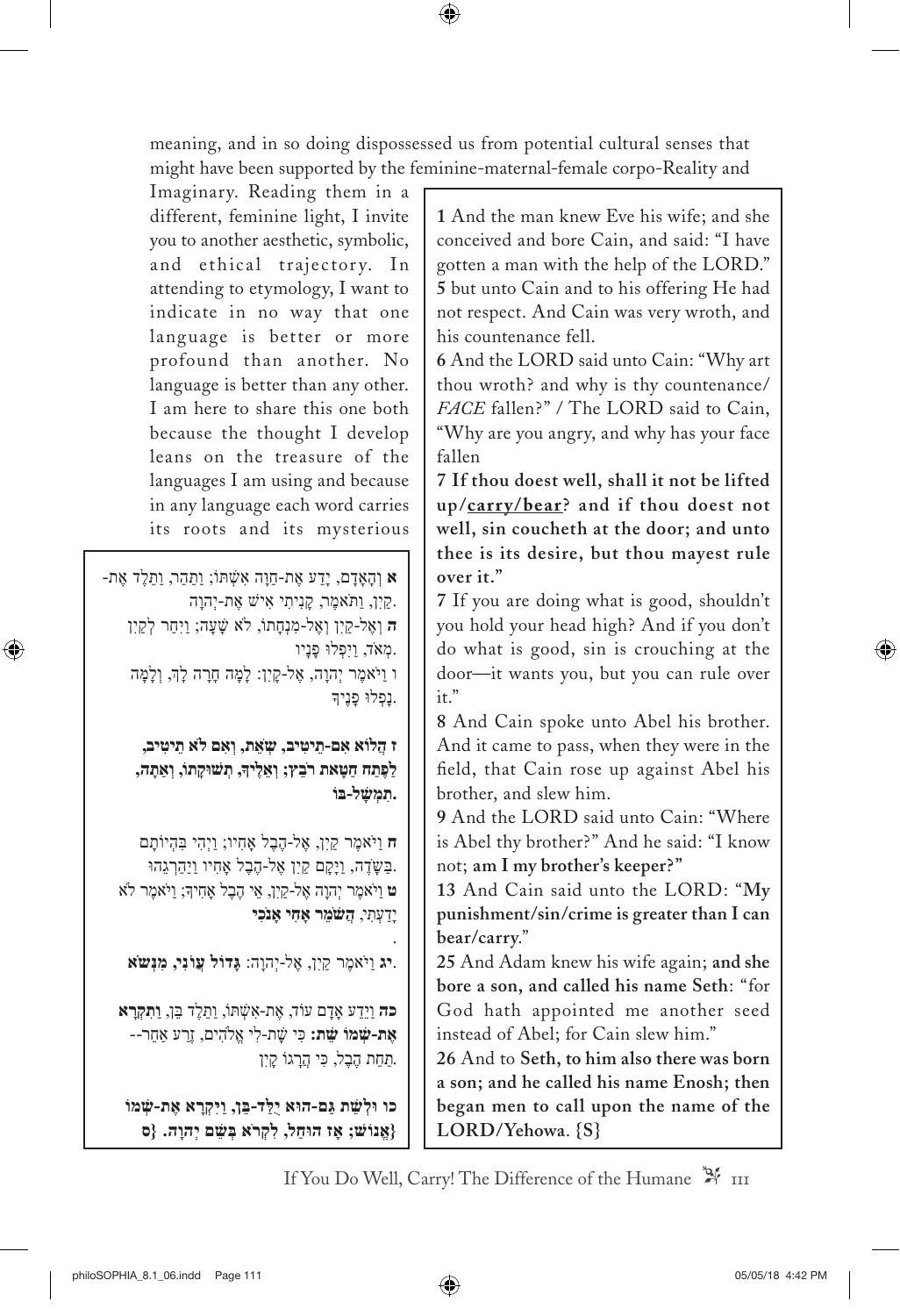trajectories, personal and cultural, and thus also dreams and ghosts. Each word has also virtual potentiality. A word awakens the roads not taken from its etymology; it allows us to restart another journey.

Let's take this slowly, let's look at *Bereshit* (Genesis 4), where we find this: God accepts Abel's offering of an object of sacrifice and rejects Cain's offering. Humiliation and envy breed anger, hate, and murderous violence. As I already mentioned before, Cain (with its root K.I.N [ $\gamma$ ]) in Hebrew relates to "buying," "property," and "possession" (*KANA* [קנה], *KINIAN* [קנין]), to envy and jealousy (*KIN'AH* [קנאה]); but, in an almost opposite direction, as the Hebrew often admits and the Kabbalistic way of reading invites to investigate, the roots of the signifier lead also to: "nest," "nesting," "nestling" (*KEN* [לקנן], *LEKANEN* [לקנן]) and to "lament," "mourning," and "lamentation," even to "requiem" (*LEKONEN*  $[\gamma]$ לקונן, *KINA* [קינה]. The different meanings revealed together by the words lead to a different, unconscious potentiality and can serve as a critique.

Now, if what arouses hate, violence, and murder is envy and jealousy, is not the Bible informed by psychoanalysis? . . . is it not very Melanie Kleinian psychoanalysis . . . If Cain is envious because Abel's offering of sacrifice is accepted by God, then Cain identifies himself with the *object of sacrifice* and feels its rejection as a rejection of his own being. Here, God gives what seems to me to be the first divine ethical instruction in the word *ShETH* [שאת[, but this kind of suggestion is omitted from the common interpretations and translations of this passage. As we read in Genesis 4:7: *HALO IM TEITIV ShETH* ( **,** ): commonly translated as, "If thou doest well, shall it not be lifted up?" or as, "If you are doing what is good, shouldn't you hold your head high?" I've checked many translations of this phrase and

**7 If** thou doest well, **shall it not be lifted up** and if thou doest not do well, sin coucheth at the door; and unto thee is its desire, but thou mayest rule over it. **/** If you are doing what is good, **shouldn't you hold your head high**? And if you don't do what is good, sin is crouching at the door—it wants you, but you can rule over it.

**ז הֲלֹוא אִם-תֵ ּיטִ יב, שְ ׂאֵת**, וְ אִם ֹלא תֵ יטִ יב, לַפֶּתַח חַטָּאת רֹבֵץ; וְאֵלֶיךָ, . תְ ּׁשּוקָ תֹו, וְ ַאתָ ּה, תִ ּמְ שָ ׁלּ-בֹו

in all of them we more or less find that *ShETH* [שאת [is understood as *lift,* as in *lift your head high* or *lift the sacrifice to God*, or *lift the subject's spirit* as the sacrifice was accepted by God. However, if this is what the words meant, then there would be no ethical instruction, no ethical choice here, and the first ethical instruction (as well as choice) will appear only afterwards. Why then—I ask myself—would the word of choice, that is "if" [**ם ִא** ;*IM*], appear twice and especially at the very beginning of the passage, already before the sentence makes its demand upon its addressee?

It is usually read as if God proposed a deal according to some well-established economy: If you will do good, you will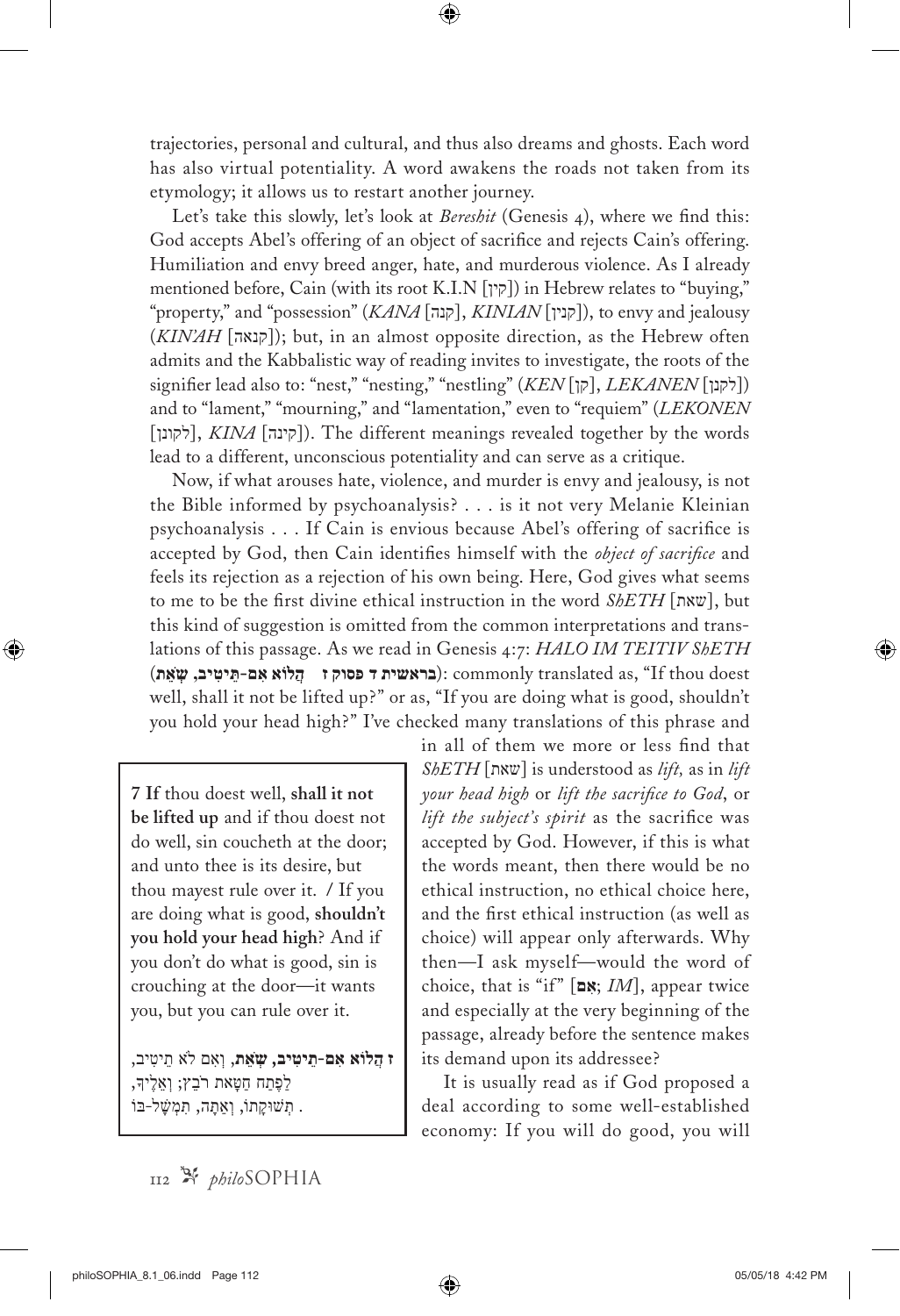observe that your sacrifice was elevated up to God, who will compensate you with a blessing, and the human being will thus be lifted up. This understanding locates man's free choice and God's instruction in the abstract demand of "doing good"—and postponing the ethical moment. But let me give you this sentence now in my own translation, which puts the first ethical commandment delivered to the human being already at the *beginning* of the sentence; this will delineate the terms of a human being's free choice differently.

**BMK:** So, if you permit me to interrupt and see if I understand correctly: you are proposing not only a different translation of *ShETH* [שאת] —commonly translated in this context as "to lift," which you suggest translating according to its other etymological possibilities, namely as "to carry"—but you are also making a point of the fact that the importance of the word of choice, "if," is being overlooked in those common translations? While you read it as a crucial moment at the beginning of the sentence? That the moment of choice as a suggestion, lies actually somewhere else than in the "doing good" that common interpretations of this passage highlight?

**BLE:** Exactly. I say that the "if" is related to the Sheth. So, the "doing good" is not open but rendered precise. The literal and figurative meaning of *ShETH* [שאת [is to bear, to tolerate, to lift, to suffer. But to begin with: *to carry*. The grammatical time of the sentence in Hebrew is future tense, but a kind of future, which in biblical language signifies also the past, that is, a verb that intends *both past and future*. "*If you will be doing what is good: carry*." Or rather: Sheth [שאת—[ carry—in the past and in the future. Then the sentence continues: And if you don't do what is good—so, if you don't carry your brother, your fellow human being—sin is crouching at the door: temptation of rage, violence, and in twentieth-century terms: destructive death drive directed at the other, the desire to abandon and betray, the desire to possess and appropriate the other, not-carry. This temptation is always lurking in the dark: "it wants you, but you can rule over it." You have *this* choice, your freedom is here: *if*—and at first sight this seems paradoxical—*you carry*! And again, this of course doesn't mean that we have to carry children . . . it means that we can think together carrying with freedom. Read from this angle, we can say that God rejected the identification of the single person with the *object* of sacrifice! It is not sacrifice that the spirit looks for when God com-poses, poses in con-junction, what otherwise looks like antithetic entities. Here comes the first ethical idea as modeled upon maternal femininity: *freedom of choice equals a responsibility*. "What do I carry?" becomes to each human being a worthy question. The mastery of temptation to iniquity comes second. The human being is a carrier: *NOSSE* [נושא]. And only caring-for and carrying the other—or realizing what happens when you are not doing so—will turn the Adam-blood-and-earth-being into the Enosh-being. Its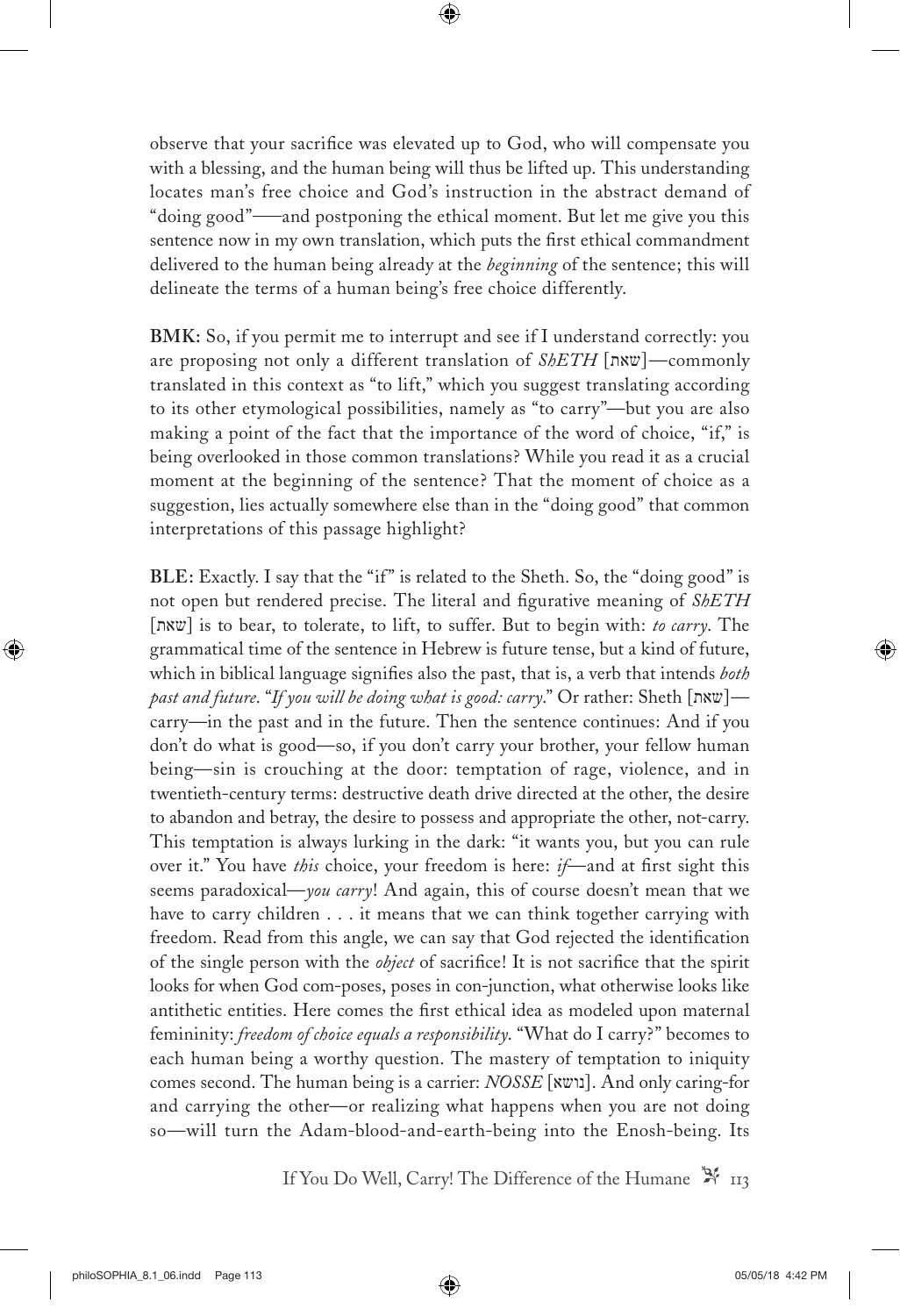humane-ness is there. Freedom is *for* carriance. In the text, when this happens, the transformation of God-*ELOHIM* [אלוהים] to God-*YHWH* [יהוה] happens, too. We can now hear the link between "subject" and "bear-carry" through its etymology. Accordingly, I announce the *subject* qua *carry* through the maternalmatrixial time-space of an encounter-event, and link it to this humanizing notion: *carriance as feminine*. From this angle I am suggesting the idea of *trust after the end of trust*. And accordingly, more power will be valued in terms of more responsibility, not more possessions.

**KT:** So, at this moment we are truly back with the question of ethics then, right? A different ethics, however, from the one that relies on a "doing good," which would be an instruction that follows a linear causal logic, an imperative that already knows what's good and then only asks it—demands it—from its subjects. Rather, in your interpretation, reading the "if" in such a transformative manner differently, there's no human and/or humane-ness without the ethical instruction, or demand, or imperative "to carry"?

**BLE:** An ethics that conjugates *freedom with carriance and self-fragilization*. Human freedom *from* subjugation is achieved by symbolic carrying, taking responsibility for the human kernel-to-kernel resonance and its modulations, borderlinking and borderspacing. Not subjugation, but carrying—this is the meaning of *subject*. The proto-ethical load of my aesthetic-artistic gesture is made explicit here. Wombspace inside the work and between works. Remember the Lacanian attraction to the imaginary of the vacuole to describe the dynamics of the *object a*? In a moment, if we have time, we can also pay attention to the dynamics of the *lamella* and to Freud's death drive. But with the idea of carriance in mind, life drive enters the picture, working for a future. Requiem *and* carriance, not death drive alone.

Listen to this Kabbalistic phrase, where the words carry ambiguity between past time and future time and between my face and the face of the other:

והאומר יהי רצון "מלפני" ולא אמר "לפני" : לפי שיש פנים לפנים אשר מהם פנים ניראים ופנים שאינם ניראים

He who recites: "May it be Your Will *from before me* / *from in front of me* / *from before my face* (*MILFANEY*)" and does not say "*before* / *in front of me* / *before my face* (*LIFNEY*)" – because there are faces / sides or modalities to the face / *inside* of the face, whence there are visible faces and invisible faces." [from a notebook]

Poetic-artistic engagement can take us with-and-beyond destruction even while engaging with traces of a senseless destruction.

Carriance draws its meaning from our passage into life, and from a forever before*ness*. Being carried, the imprints of the passage via the m/Other who carried, are intermingled with imprints from our own becoming as carried-cared-for beings. I hear the time-space of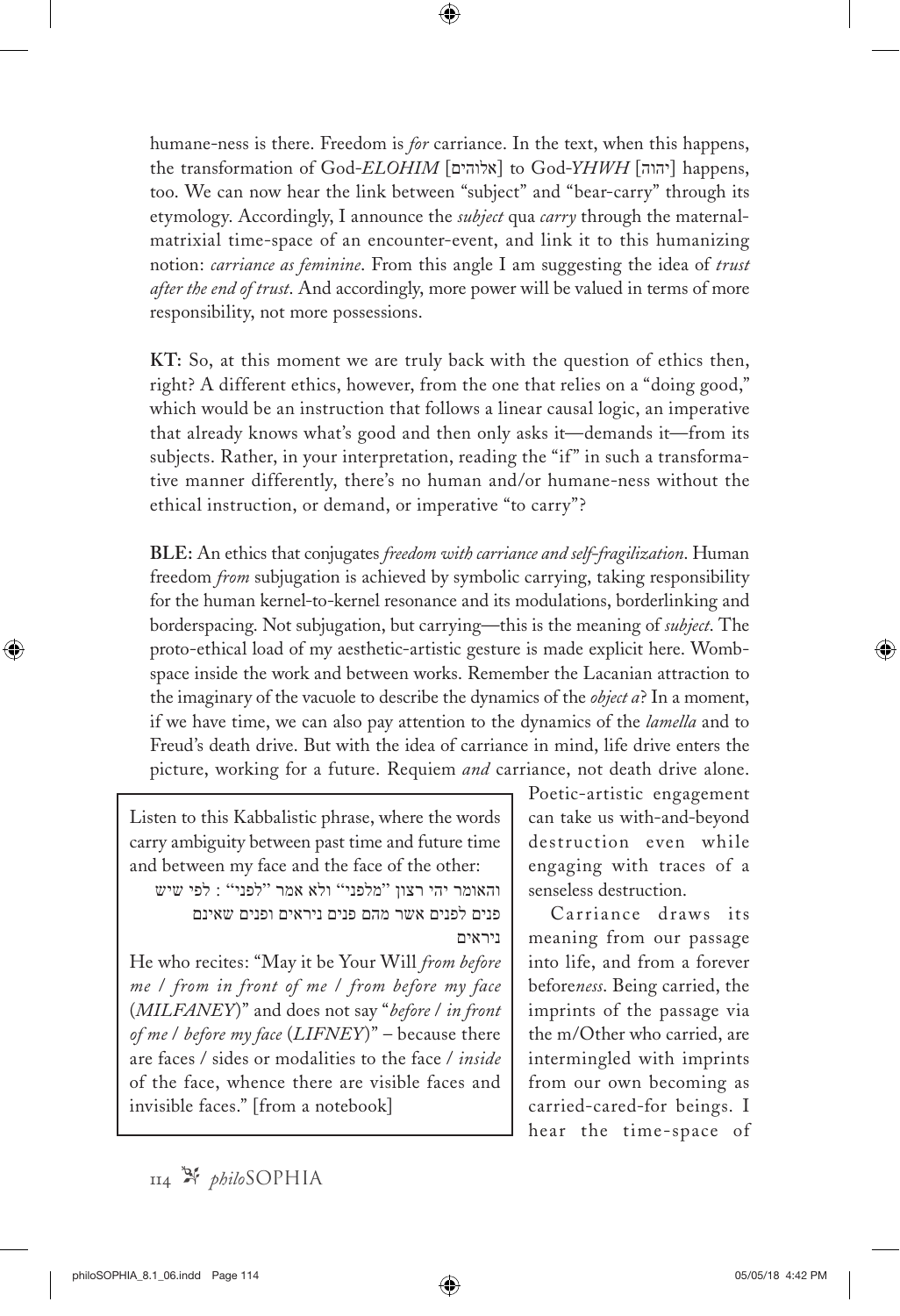*carriance already in the idea of the name S(h)ETH*. Sheth supposes a kind of engagement with the other and the world, even when one is alone, even without relations, even when the other is no more, even when the world has gone, even from before we are humane. Carriance is beyond relationality, it is nonreactive, unconditional, and yet responsive, *communicaring*. A *before* Abraham, *before* Moses, *before* the Law—it doesn't obey desires and oppositions that the law establishes. *Before* not in terms of mythological narrative, but as a pole in the schemas of the subject. Not just *LIFNEI* [לפני; before] or *LEFANAI* [לפני; in front of me]—literally meaning *before my face*—but *MILEFNEI-MILEFANAI* [מלפני ;*from a* before / *from the before of the* in-front-of-my-face], which I understand as an indication of a kind of invisible source that is symbolizable, a *time before our human time*, literally signifying *even from the before of my facing something.* The time of the sacred perhaps, the sacred in and for the human—as that which is before the human and in front of her face. Whatever I can bear can be subjectivized and humane.

**BMK:** With your permission I'd like to link this back once more to our earlier conversation in 2011 on the ethical dimensions of your theory of matrixiality, to give the argument that you make here a slightly different twist still. In our earlier conversation, you stressed that "the social, and the political, and the cultural are not the ethical; they are not the aesthetical; and they are not art" (Kaiser/Thiele 2012, 246). You emphasized the proto-ethical as relevant to aesthetics and art. Also the notion of carriance and your art-working with and on it are in conversation with Celan's "I must carry"—so, can you say more about how the aesthetic and the ethical (or proto-ethical) are related here? Or asked otherwise: Could we speak about this issue again, the relation of art to ethics and politics, or the relation of the social, the ethical, and the aesthetic now in view of your practicing and thinking on carriance?

**BLE:** Let me connect this to what I just said about the time of the "before" as inside-and-beside the now for a being-toward-birth. The time of the human subject is always already pregnant with the impression of loss. And the question of art, like that of the human subject—and art is for the human being—is always also the question of this loss. But with a vision, inside a vision, that has to be unfolded. Loss of trust, and then trusting anew, in the human, in the future, is about symbolic humane-ness in the being-toward-birth as idea. *From before* as carriance is on the side of Eve—Hava [חוה] in Hebrew—mother of the living, source of the word "life." When God addresses Cain, when God addresses Hagar, it is in Her nursing-maternal voice that God speaks, in the sense that signifiers born in Her Imaginary and Real are symbolized to express  $SbETH$  [שאת] as an idea. All the commandments will come only later. However, perhaps with Eve traditionally relegated to the "class" of Nature, the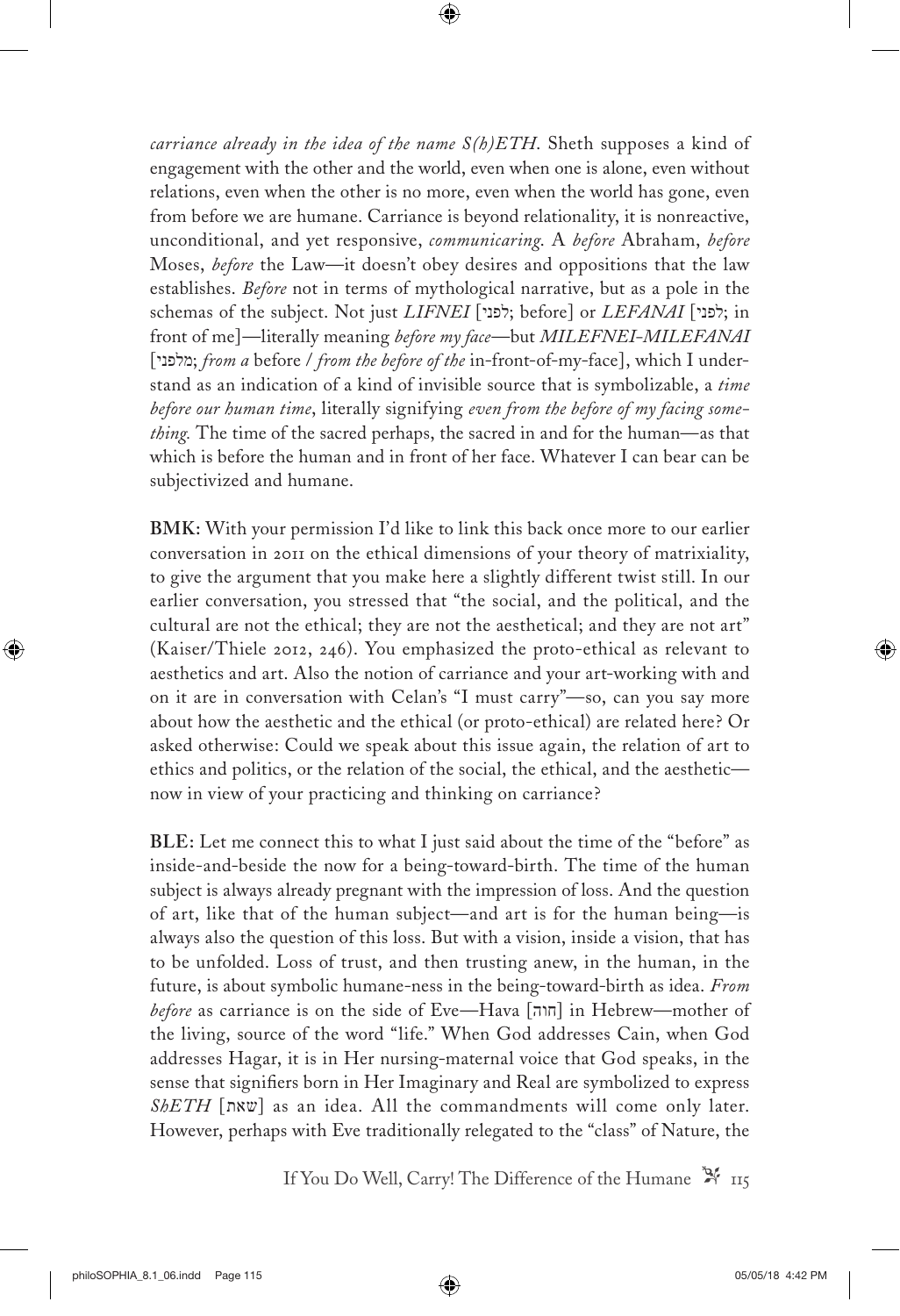possible sublimation-symbolization of carriance to become an idea and have a value as an idea—even though voiced by the divine voice—had difficulties coming to light: it was foreclosed.

Every human being (and not only human beings) passively carries traces of memories that concern her and have been transmitted to her via the shareable space in which she participates, knowingly and unknowingly. Co-memorizing our time—when the witnesses disappear and only witnesses to witnesses can speak, and when the virtual reality of manipulated, augmented images can hide images of reality and work toward the emptying of their meaning—enters the secret of art, of some art, or what I consider as art, which is a space for the transmission as it works toward a future for a being-toward-birth. When art that evokes trans-memory invents a womb-space for imagining encounter and depth, a healing transformation can occur. Compassion is beauty. Art opens such a space inside a physical site, although this site remains different from it. Suddenly, a yearning desire arises when an object (*MOUSSA* [מושא ([of-for a yearning-desire, different from the object or subject-matter of the memory (*NASSOU* [נשוא([, which has a different musicality and a long breath, can work as compassion in a duration. The underlying etymology of *endurance* and *duration* is revealing. I think here of the metamorphosis, as according to Goethe, of plants. The *subject of desire* that emerges can't fuse with the *subject of identity*, which, like an object, can become too frozen.

The depth of space of carriance-dwelling in art-working brings together traces from different times joined by new imprints to arouse a human desire. Arousal of compassion, resulting from the work, might lead to generosity, which might influence justice.

Maternal-matrixial conception presupposes no symmetry when some kind of alter-memoration is reached. What I can't bear—you might be able to carry, and not: either contain or reject. Imagine a world where whoever says "I" is *a carrier*, that is: *response-able*, not reactive. Whoever takes upon itself the symbolic *ShETH* [שאת [enters a feminine-maternal-matrixial zone of ethics that is beyond gender and social function. To carry is the primal mode upon which responsibility for the other is patterned—or rather, I prefer *matterned*. The earliest ethical manifesto was pronounced then, in my view, by the instruction issued by the divine voice in the enigmatic indication: *ShETH* [שאת[. This indication even *makes* it divine. Subject-*carry NOSSE* [נושא[, in conjunction with the human being *ENOSH* [אנוש[, is interlinked in the feminine-maternal instance  $EM$ [אמ]) through a proto-ethical modus of trust *EMUN* [אמון [that is not less primary than paranoia. *Such trustcaring-nursing-supporting* borderlinking leads to, and is led by, compassion and respect. The subjective agency is not power as such but com-passion-forresponse-ability. If in desire the subject is born in the passage between signifiers, and if their harmonization correlates with the desire of a subject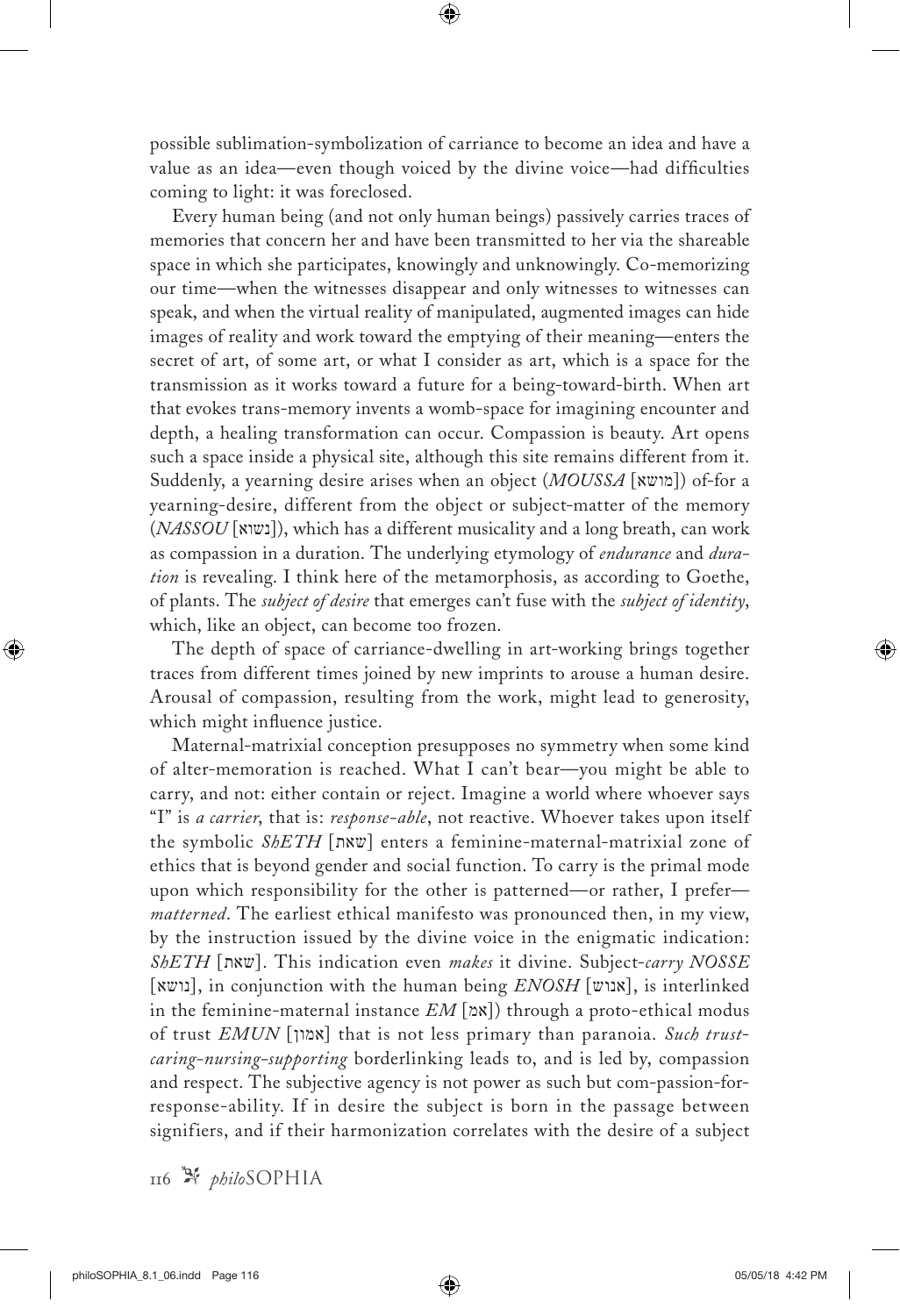based upon a lack (Lacan), the meaning of each word in the atmosphere of the signifying web I am weaving here, sometimes lost in interpretation and in translation, indicates, then, not lack of an object or other but borderlinking (*reliance-par-le-bord*) to the other as subject and as object.

Surrealism depended on free association to get to the unconscious; repressed signifiers were saved from oblivion by freely associating. But subreality can't be brought to intelligibility by free association. It demands *attunement* via invisible strings with subjects, objects, and transjects that concern us, few at a time, not in a mass, in which we are already non-consciously engaged. The non-conscious here includes virtualities and primary elements in us and in the cosmos. Subreality, which admits a kind of "quantum-like" resonance of I/non-I elements, depends on our capacity to self-fragilize—to reach some awareness of that level of transconnectedness between different elements in between me and the other, me and the cosmos, beyond the threshold of our senseperception. Transjectivity that enters the subject doesn't *replace* subjectivity but modifies it. Matrixiality does not oppose solitude and aloneness. Often, even the contrary is true: listening to that which is not "you" and which doesn't reflect your identity demands silence, slowing-down, blind gazing, awe, respect, compassion; allowing wondering, tolerating anxiety; welcoming the contingent and the unknown. If by self-fragilization we reach caring and carrying and encountering the other's vulnerability, then vulnerability and care, carrying and self-fragilization, form and inform a knot of resistance and as such can enter the domains of community and, hopefully, of the political.

In my painting, I feel it as healing—even when it is painful—when I sense that it has discerned subreal strings and when to the painful subject-matters I succeed to join a bliss arising from abstract relations, like in Monet or even Vermeer. There is a healing thread in the history of art, in Paul Klee, Hilma af Klint, Emma Kunz, Lygia Clark, Eva Hesse, and others. Even the most stubborn images can go through metramorphosis and indicate other paths not taken. Painting, like music, is "thinking" when it evokes transformation-sublimation, and cracks the limits of fixated cultural imagination. Beauty lies in this approximation to death while working toward birthing. While working on my videos *MaMemento Fluidus— MaMedusa* and *Ein Raham*, I was dealing with the emergence of my own shell shock related to the rescue and evacuation operation that destiny called upon me to organize many years ago,<sup>5</sup> while simultaneously working on the subject-matter of drowned women, refugees of nowadays, or prisoners of the past—those women who were force-marched from Stutthof to the Baltic Sea and put on a ship, which then was machine-gunned. My maternal aunts, Helka, Etka, and Saba (Fried) were transported to Auschwitz with my paternal grandparents Bracha and Shlomo Lichtenberg. Toward the end of the war, the sisters were force-marched and imprisoned in the Stutthof concentration camp. Helka was force-marched to the Baltic Sea and put with others on a boat that was machine-gunned and caught fire,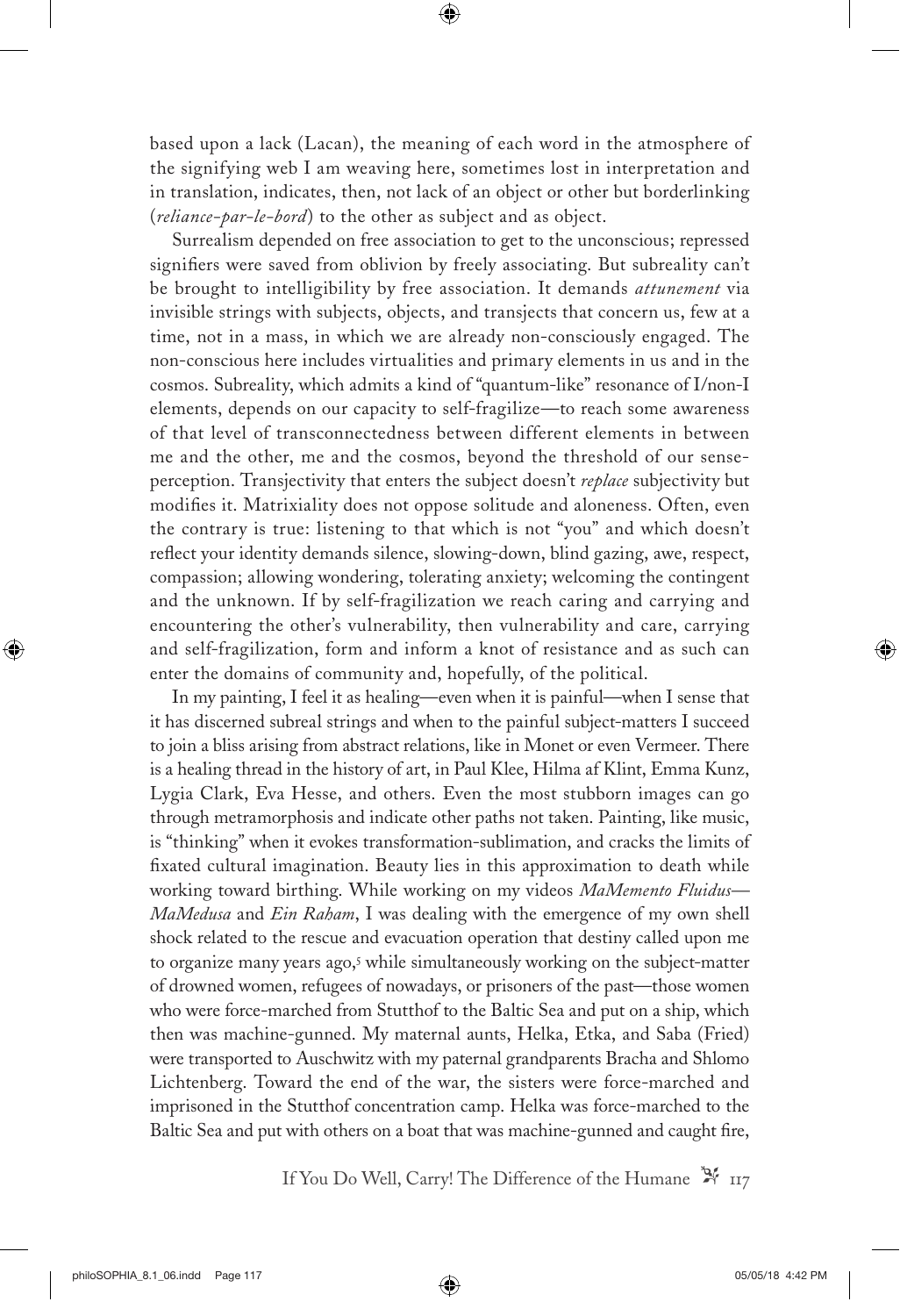

Film still from Bracha L. Ettinger, *Ein-Raham – Crazy Woman* (videoart film, HD, 16:06 min. in loop, 2014 [2012]).

and drowned.<sup>6</sup> In the video art films, like in the parallel series of paintings (*Eurydice*—*Medusa*—*Pieta*), I keep associating seawater with amnionic water and with ashes: in the open sea. Artworking toward subject-space-depth.

Painting transforms traumatic traces when its kernel corresponds to ours: I feel in it, it thinks in me, I know in it, and it trusts the potential viewer. A painting transforms the internal space and can work in the reality when its kernels "communicate" with other kernels, but only when its force—which is beauty, which is a kind of love—calls us to join in its internal moves. Nuances of borderlinking-borderspacing touch-create a psychic-mental space within the physical space *in and beyond* the visible. A painting works when you enter with it into resonance—an alliance. Yet, when these ideas are applied to fields larger than art, the matrixial's potential for resistance risks appropriation.

The strings are feminine-matrixial when an affective touch links between subject and object. For that reason, its translation to the social, cultural, and political domains can't be general or automatic. In the political domain, which is a domain of power games, any idea, image, and word can be easily distorted. The aesthetic and the ethical domains are different—but both can inform the domain of politics and hopefully influence it, even if this will take time. The alliance or contract (*AMANA* [אמנה]) by way of trust (*AMON* or *EMUN* [אמון]) in caring, fostering, parenting a non-I (*OMEN/ET* [אומן]/[אומנת ([entails an emotional-psychic shareable space. Here, I and non-I need trust-fidelity as the virtue of the encounter-event. Change is slow and gradual, and it effects the trajectories of elements that absorb more and more meanings of carriance. Then the recontextualization of the past doesn't lead to amnesia as a way to un-seize horror. The angel of art sees the future even as she flies backward.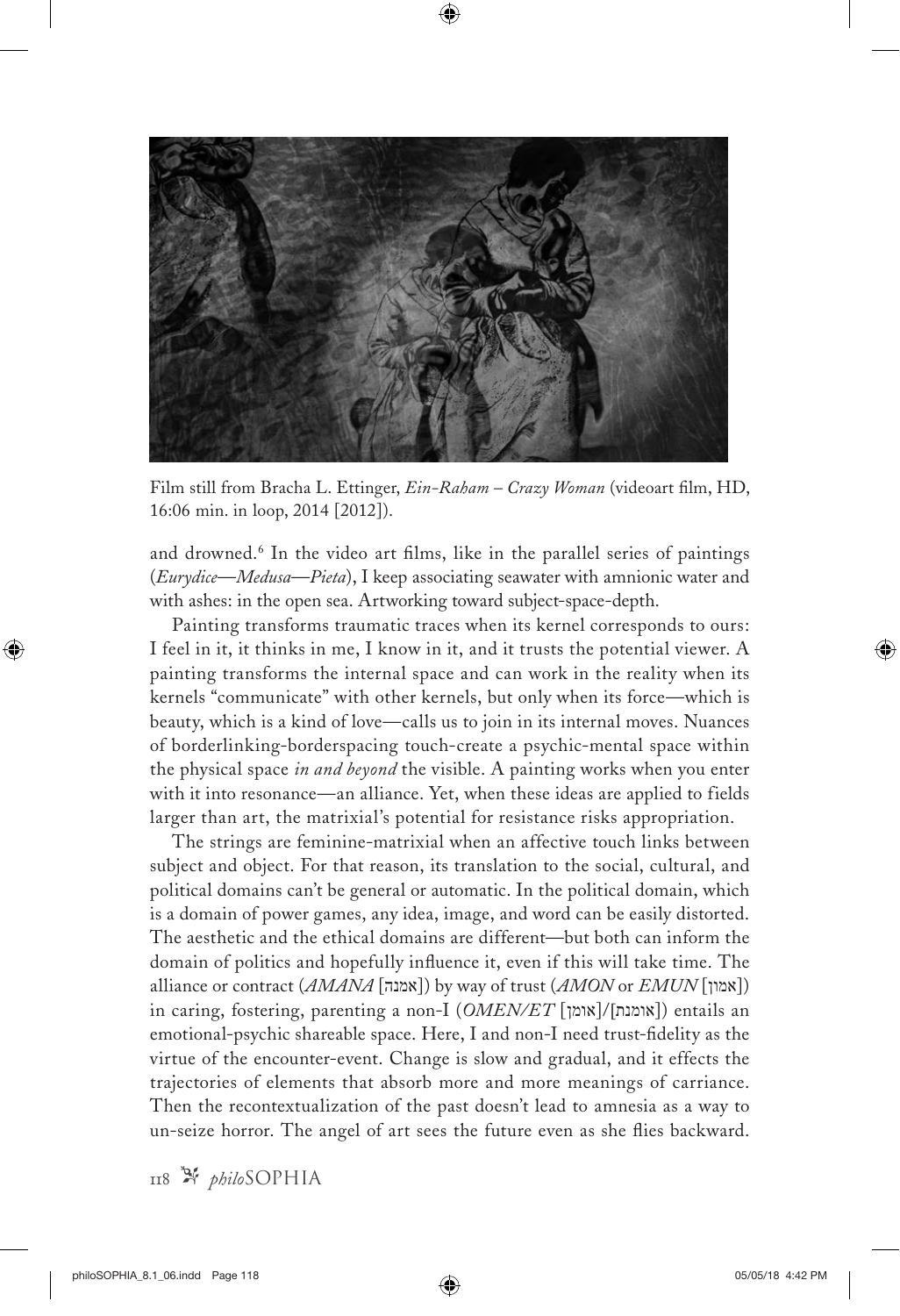Eurydice, like the poet's mother in Celan, is looking for grains of light. The visual then works toward compassion and respect by beauty and by the sublime.

**KT:** Maybe we can continue a little longer with this in the direction of the theme of this special issue, in which we want to reopen the question concerning the human or thinking (in) a different humanism that includes the question of "subjectivity" and how to attend to "our" in/human(e) realities. I'd like to draw us to the question of the human(e) as it appears in your work in relation to its feminist import.

**BLE:** Well, in the ethics raised by the feminine-maternal-matrixial Eros, I add a third term to the Enosh-human as a subject thought by means of "to carry": the third term is trust, and I do so via the Hebrew root A.M.N. Crucially, trust and mother [*AM –* אם—pronounced *em* in Hebrew] share the same root. Mother is part of this idea as concept and contains its truth-value as rooted in the real. "I have made, and I will carry." What kind of "God" says this? What kind of femaleness is called here to be heard? Surely not the physical womb but the resonance its impression leaves in us as subject, space-subject, and subjectspace, awaiting symbolic relief for the idea of subjectivity as such.

Where carriance is not at the horizon, the world is gone. "And I will carry" gives a sense of the trust we can hope for, where the m/Other, as a subject of response-ability must be respected. And when the world is gone, carriance must be reintroduced, not by God, but by the subject (in Hebrew *HA'NOSSE HA'ENOSHI* [הנושא האנושי]) who is humane and by borderlinking *will give witness to the witnesses*. In painting you might work on a subject-matter even without having witnessed in reality the event that it indicates. It is interesting to see that the issue of *AMEN* ([אמן [so be it; expressing a consent from the root A.M.N.: "trust") first arises in the Bible in a terrible context, precisely, paradoxically, by the betrayal of the female person. Its misuse as putting the woman against herself indicates the appropriation of the term by patriarchal society and its exploitation. *AMEN* arose in the context of a community that identified itself with a jealous man-husband, whose possession and envy of his woman's fertility express themselves in the destructive desire to damage her potentially maternal body. A primal womb-envy? Not only is she the possession of her husband; she is forced to say *AMEN* to what she doesn't believe in, in order to be safe. She is punished by the heads of the community for her husband's paranoia, which is directed toward her. To the violence toward her fertile body, to the sacrifice of her own body, she is forced to say "amen." This is an example of a misuse of the term and of a foreclosure of its feminine etymology.

The destruction of an-other who is matrixially connected to me (by contingency or by choice) are also a self-destruction; we hurt in our bond, but we might feel this in deferral. Horizontal as well as vertical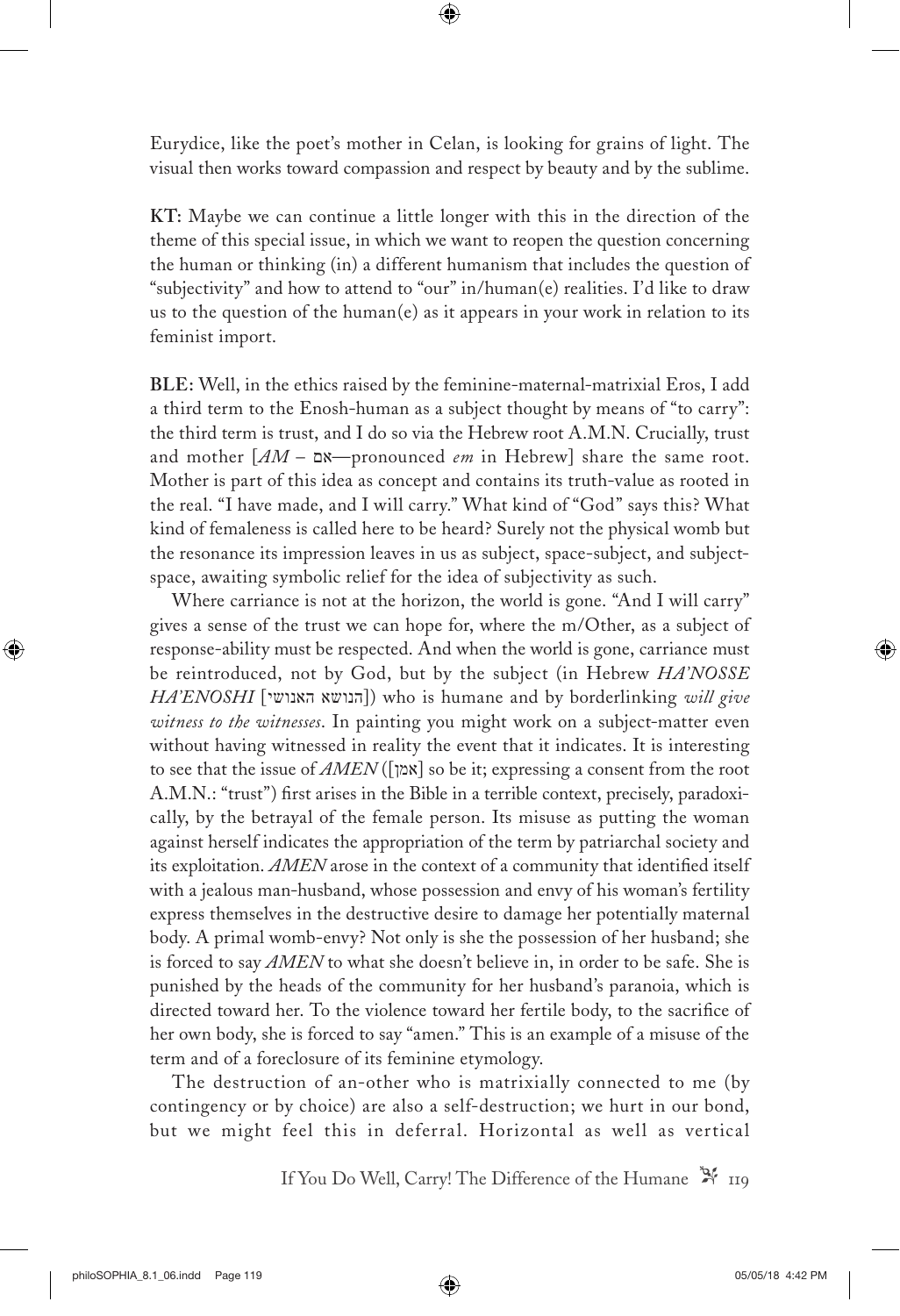trans-inscriptions, or cross-inscriptions, do occur. Responsibility in bearing them leads to freedom *and* tolerance. Linked traces are spread in space and in time. Artworks that show this paradox—that freedom is possible *in* responsibility and responsibility births freedom—as a wonder, as beauty, are rare. I think of some films by Andrei Tarkovsky, I think of Paul Celan, of Anna Akhmatova, of Goya, of Caravaggio, of Duras. Touched by an angel, their works, like wings, carry a mystical chariot by way of revealing, covering, separating, and conjoining the kernel of the humane. In reality, then, appears an object that is a transject—both material and spiritual. Such is the subject-object of a painting, to me.

In his work on ethics, Levinas gives Abel the ethical priority in that the subject is already always a Cain. I-as-Cain, each human being, has already interiorized Abel and is thus carrying the guilt of the other's fate, to the point of even becoming sacrificial in response to the ethical call arising from the other. In this idea, even in love death drive primes. For Levinas, man after the Shoah is like a survivor who is always guilty. The I is always a Cain. Wherever there is a trauma, there are feelings of shame and guilt.

Yet, for Eve, is there not something more? Both the killer and the victim are her sons. Hers is another kind of sorrow—her condition doesn't allow the defense by way of split or absorption. She is im-pure. The difficult path to compassion begins with Eve's com-passion. If the other can never be your total Other, there *is* an Other of the Other—in the feminine. Transcendence is therefore translucence—in the feminine. The sorrow, shame, and guilt of carrying the living and the dead can be sublimated. The conditions for the ethical attitude do not depend only upon recognizing that you are already a Cain, but also upon recognizing that you are also already an Eve as well as that you are indebted to Eve, to her birthing and her lamentation. Today's psychoanalysis and dynamic psychotherapy destroyed this debt and eliminated this respect. The maternal became a site of abjected traces, a waste bin.

As for my art-working, since 2008 I felt a change, a new stage, a new challenge. For many years, through the figure of Eurydice I am handling the subjects of the death inflicted on mothers and children. Years ago, until 1988, I dealt somehow with traces from my own shell shock hidden in the technique of pigment and ashes and in the figure of burnt light aircrafts. Then I let it fade away. Came the twenty years of *Eurydice*. In the last nine years, since 2008, and most strongly since 2010, after the exhibitions at the Freud Museum in London (curated by Griselda Pollock) and at the Tapies Foundation in Barcelona (curated by Catherine de Zegher), which contained many of the *Eurydice* paintings as well as notebooks, I felt the urge to return to the subject-matter of the shipwreck, accompanied by the urgency to work around the theme of "Stutthof." Here too—shipwreck in water by fire and drowned people. I started by photographing a tiny water pool, a spring of two square meters in the Judea Desert, and portraits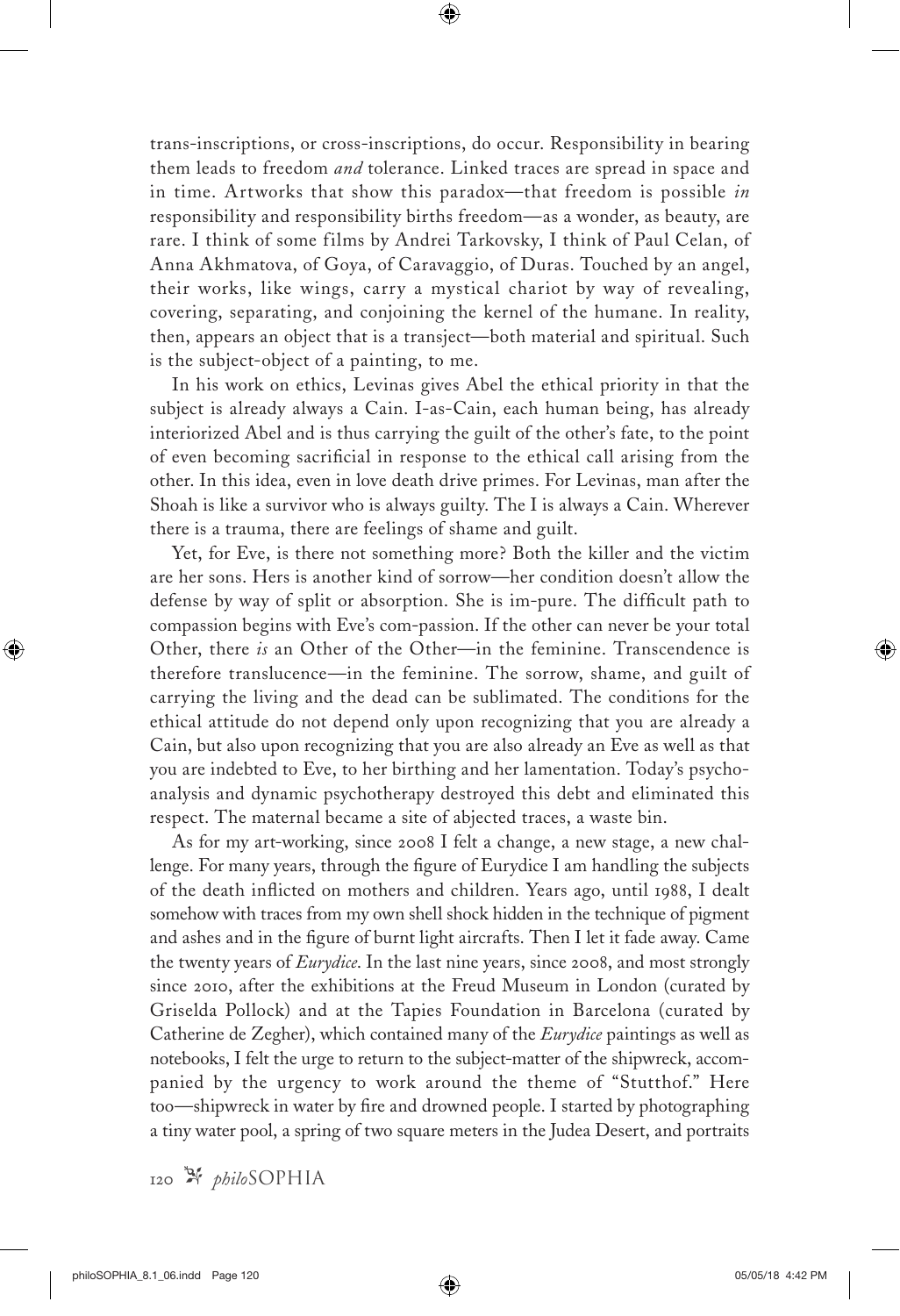of my parents. I digitally turned the image of the spring into an ocean. From some nine still photos only, the sea and the abysm appeared. Calm and stormy. Blue and rose. Only a few oil paintings are finished from this series up until now. Three were presented at the *14th Istanbul Biennial* in 2015, and three in *Colori* at GAM, Torino (the first curated by Carolyn Christov-Bakargiev in collaboration with G. Pollock and the second by CCB alone). There are some twenty more oil paintings in different stages in the studio, that you are looking at, a big number of drawings, and three video works that I showed in Ireland, Mexico and Moscow. New concepts, that appeared in my notebooks in these last nine years, slowly entered my theoretical writing. Memories were scribbled in the notebooks, too; dreams, nightmares, flashbacks. The visual work says more. It has its own language. Each "frame" in the video is composed of endless transparent frames. Each painting—transparent thin layer upon layer, slowly—knows more than me and much before me. A lot of what I "know" I cannot express in words. The abstract in the painting has its own language.

Hundreds of times I looked at the photo of the naked women with children on their way to be shot before I dared to say: this one carries a child, this one is pregnant, this one is looking at the baby who is carried by this one. All these mothers. . . .

Carrying as well as miscarrying, bearing and unbearing, these are the crossed primordial configurations to be all symbolized *in the humane*. To give ethical priority to the suggestion "carry!" affirms a special Eros of the being-toward-birth that overwhelms and includes loss and unbirthing as well. And a part of this ethics is the deep respect for the female person and her corporeality. Matrixiality affirms that no phallic regulation can apply to the zone where female corporeality is attended to in sorrow and joy. This shareability is *not* in the phallic scope. Abel's eyes are still looking at us from the grave. We have to learn how to look at Eve's eyes. Painting allows you to open the wounds of the world and stay with—and not control and not appropriate—the pain of the world. Painting allows you to stay with the horror and the sorrow without running away. This is one of the ways art humanizes us: it keeps us near the unbearable for as long as it takes to begin to see. *What* it does it by is called Beauty. Beauty is in the painting, the "object," not only the "process."

If we look at the Hebrew again, you see that Cain doesn't complain about the punishment, as the English translation has had it, but he rather admits his guilt, sorrow, and regret. Cain in fact says: "my *sin*," "my *iniquity,*" and not "my *punishment,*" as the classical translation goes. My sin (*AVON* [עוון ([is bigger than my capacity to carry (*MI'NESO* [מנשוא]). This makes him the prisoner of his fate. Only the I-subject as carrier is free—the freedom from shame and guilt, for the one who wishes to remain humane, is rooted in metaphorical carrying of the brother. "I who didn't carry the other carries a weight I can hardly bear" indicates a pain that is humane. This dialogue is important not as a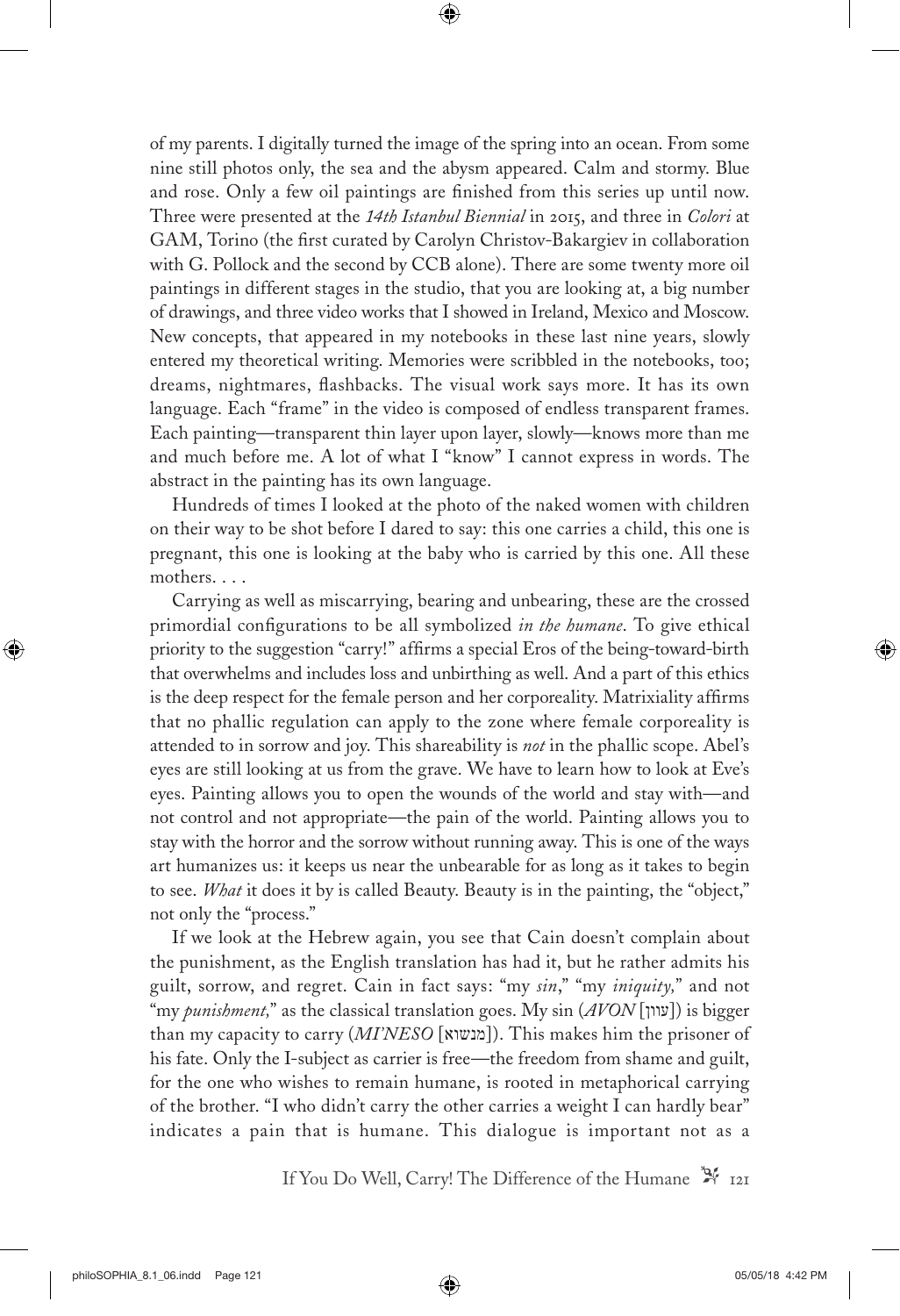mythological story, but as an ethical proposal: I am always already guilty, and subjugated to this guilt, unless unless I care-carry my sisters *in the now*. I am what I am now capable of "carrying"—not "containing," not "accumulating." To care-carry an-other in need and feel her pain is perhaps the true basis for freedom, in the humane, by way of the feminine. Re-visiting (literally *re-specting*) the feminine-maternal, we can imagine a horizon beyond the Ethics of Sacrifice (sacrificing/being sacrificed).

Humanizing means turning such a potential engrained in our real into a symbolic zone in which the destiny of ethics is appraised. Co-inhabit(u)ation in the humane and the linkage to the Other under this feminine function is perhaps the divine in the human to which we can return as a metaphor: *I must carry you* can be a crucial intervention of the feminine. It has its price though, and each time a different one. Awareness of this perspective, sublimated for the contact with traces of the human other, dead or alive, brings us also to the Madonna in each Pietà. And if we take the Madonna and the Pietà not as figure(s) in a religious narrative but as figures in an external or an internal unconscious schema, we realize that the Madonna in the Pietà struggles from with-in us to transform the sublimation of the choice of carrying, miscarrying and discarrying. Sorrow, not anxiety. The sorrow of compassion is so close to anxiety. Where the paternal function fails, there is still hope in enlarging our basis for human values through the feminine-maternal-matrixial spectrum. There, where the paternal-male represents culture while the maternal-female was represented as nature, the female modes of sublimation were delegitimized and her body became subjected to outside control. For me, in the last series of paintings the feminine enters the abstract dimension in terms of strings and morphed colors. The abstract must again and again do its work of resonance and healing with traces of a photographic image or of memory, but also with the fore-images that sustain my working of the color as light and is related to the human soul and to the cosmos.

**BMK:** You move us now again very importantly from sacrifice to hope; hope (still) emerging from "trust after the end of trust." To speak of trust, in the way you suggest it—as *EMUN*, etymologically embedded in *AM* for mother and connecting it to the human as "carrier"—is very timely; in these necropolitical times, with ever increasing international mistrust, but also with the deep-seated racism and resurgent sexism that we see on the rise again.

**BLE:** The crisis of humanity is marked and perpetuated by the generalized understanding of what a *subject* is and by the *impossibility-to-trust* that characterizes the contemporary times. What does *trust* mean after the historical events that entailed and stamped the *end of trust*? Where does one restart in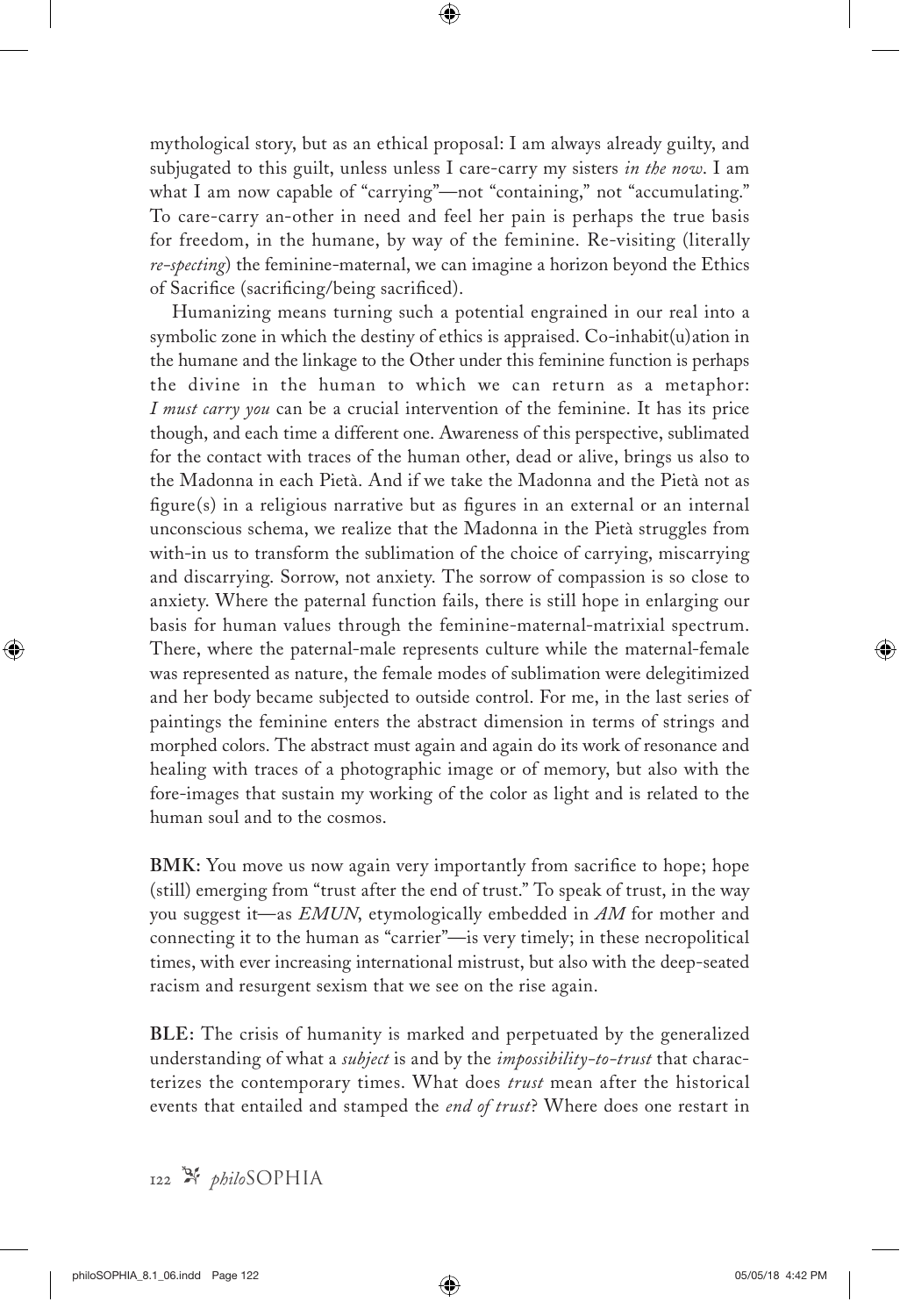view of the betrayal of the big Other (be it national, institutional, economic, religious, paternal)? Its failure gnawed at the idea of trust to such an extent that we are almost totally ignorant of the kinds of *truth or realities that can emerge from the affective-mind-state of trust*. Imbued as we are with the kinds of truth and realities that emerge from suspicion and paranoia and install them, as well as from virtually augmented "realities" intended for an instant relief and creating false truths—in my view a different perspective restarts with the feminine-maternal-matrixial horizon.

The ignored Hebrew etymology supports my understanding of a subject ported by the *time-space-duration of pregnancy-like encounter-events* and inspired by feminine-maternal subjectivizing processes. *Subject*—*NOSSE* [נושא—[is subject as *carrier, carry-bear*, and *care*-*support*. And *trust*—*EMUN* [אמון—[is related etymologically to *mother* and *matrix, caring-nursingsupporting* and *alliance*. The subjectivizing processes that these words carry and their ethical status concern each subject, no matter what gender it adopts, inasmuch as each one of us, who came to life, came to life since she was carried inside a female body for a long-enough duration. Such real *carrying* is not reclaimed back. The ethical subject in my spirit distances us from the logic and morals of power with its accumulated "goods" and turns us toward the logic and ethics of care and caring and compassion. Responsibility and respect emanating from care-carrying and trusting enlarge the capacity to elaborate the *traces of the trauma* of one another. We can take into care the shock of the other.

I hope that one day we'll be able to recognize the rights of what silently carries us: the ocean, the forest, the night. What silently carries us, whether object, subject, or environment, must not be exhausted. The right of the ocean for clear water, the right of the water for its cycles, the right of the trees for fresh air, the right of the forest to multiply its trees. Through subreal strings, we are transconnected. We can account for this transmissibility. To care for the air that carries us. To respect. As humans, we also have the obligation toward the endurance of the possibility for carriance as such. The sublime is more important today than ever, when I am in wonder, lost in front of that which is more enormous, more immense than me, and which carries me and which I need to support: the bees and the butterflies no less than the ocean and the mountains. If the sublime was that which gives me the feeling of awe as something that is *versus* me—mountains and skylight *versus* me, even when engulfing me and containing me—more than ever is it important to realize now that there is more to life than one's self in the mirror. To give the outside a transjective status by way of engaging to protect and bear, where the subject is a matter-space that carries—this is one of the themes of the *MaMemento Fluidus—MaMedusa* video. Today, when the abstract meets the figure in order to affect it, it is possible to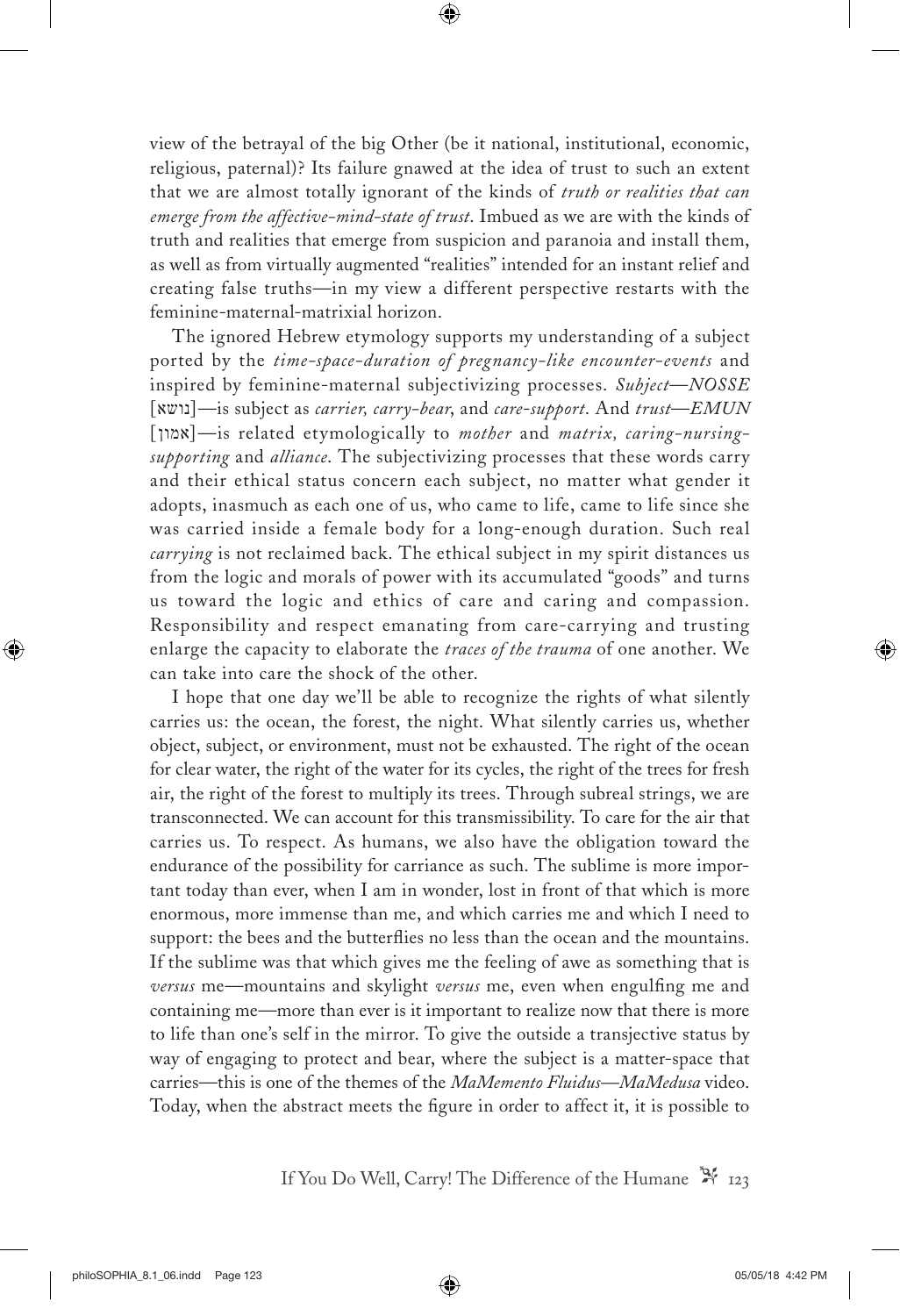

Film still from Bracha L. Ettinger, *Ein-Raham – Eurydice* (videoart film, HD, 19:57 min. in loop, 2014 [2012]).

think of beauty-with-sublimity; which also means rethinking beauty and rethinking the sublime, and to overcome the split between "abstraction and empathy" and move toward abstraction with compassion.<sup>7</sup>

I want to once more return to Celan who says: "There is no witness to the witnesses," and, "The world is gone, I must carry you," in order to add this: At the end of the night—there was no carrier to the carrier. At the end of the night, **you** must carry when you can dare, in sorrow and in joy, participate in the transformation of unbearable traces, so that from *the ceremony of the loss of center* and in an era of the surface we will move to a new understanding of space, subject, subject-space of carriance and depth.

Tel Aviv, October 2016

#### **Notes**

- 1. "Carriance for Mexico" served as a basis for a long series of lectures, among them at Tel Aviv-Jaffa Academic Institute, *Feminine Presence: Symposium*, October 28, 2013; Summer School, IPAK.Center, Belgrade, Serbia, August 23–24, 2014; Museo Leopoldo Flores, Universidad Autónoma del Estado de México, Toluca, November 14, 2014; Instituto Francés de América Latina, Mexico City, November 18, 2014 and Universidad de Guanajuato, November 25, 2014.
- 2. The conversation from 2011 is published in German translation as "Sich verlieren und plötzlich eine Welt finden: Bracha L. Ettinger im Gespräch mit Birgit M. Kaiser and Kathrin Thiele" (see Kaiser/Thiele 2012).
- 3. A few pages later in that text we can read: "After the catastrophe. The humane must reappear—in wit(h)nessing. There. Here. To bear, to carry—how to create